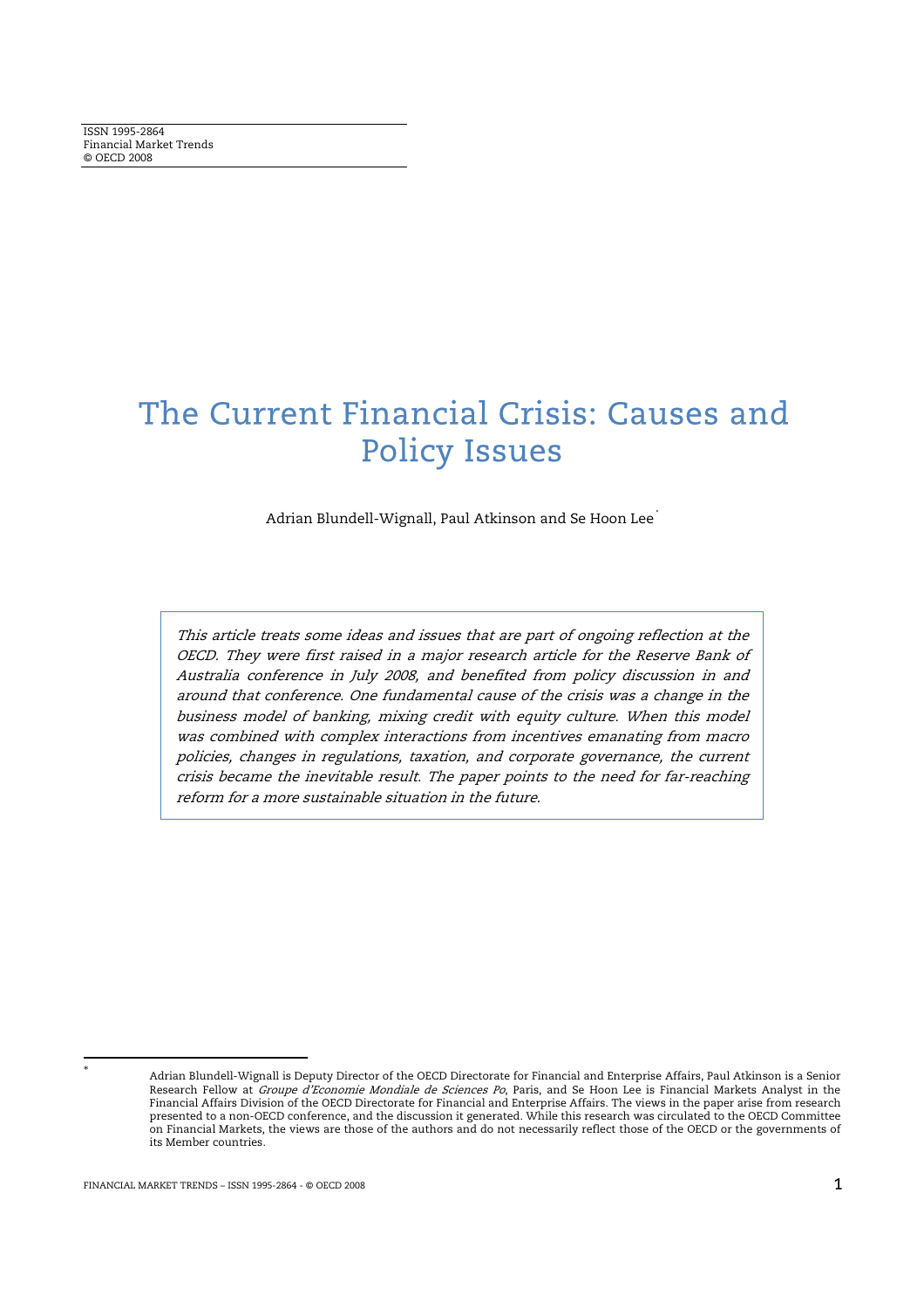Current financial crisis caused by global macro liquidity policies and by a poor regulatory framework

# I. Origins and causes of the crisis $^1$

At the recent Reserve Bank of Australia conference on the current financial turmoil the paper by Adrian Blundell-Wignall and Paul Atkinson explained the current financial crisis as being caused at two levels: by global macro policies affecting liquidity and by a very poor regulatory framework that, far from acting as a second line of defence, actually contributed to the crisis in important ways. $2$  The policies affecting liquidity created a situation like a dam overfilled with flooding water. Interest rates at one per cent in the United States and zero per cent in Japan, China's fixed exchange rate, the accumulation of reserves in Sovereign Wealth Funds, all helped to fill the liquidity reservoir to overflowing. The overflow got the asset bubbles and excess leverage under way. But the faults in the dam – namely the regulatory system – started from about 2004 to direct the water more forcefully into some very specific areas: mortgage securitisation and off-balance sheet activity. The pressure became so great that that the dam finally broke, and the damage has already been enormous.

 This paper summarises the main findings of the Reserve Bank paper and extends it through focusing on the policy discussion and comments received.

# 2004 is critical in thinking about causality

The crisis originated from the distortions and incentives created by past policy actions

RMBS were in the vortex of the crisis

When economists talk about causality they usually have some notion of exogeneity in mind; that relatively independent factors changed and caused endogenous things to happen – in this case the biggest financial crisis since the Great Depression. The crisis itself was not independent, but originated from the distortions and incentives created by past policy actions.

Figure 1 shows the veritable explosion in residential mortgagebacked securities (RMBS) after 2004. As this class of assets was in the vortex of the crisis, any theory of causality must explain why it happened then and not at some other time.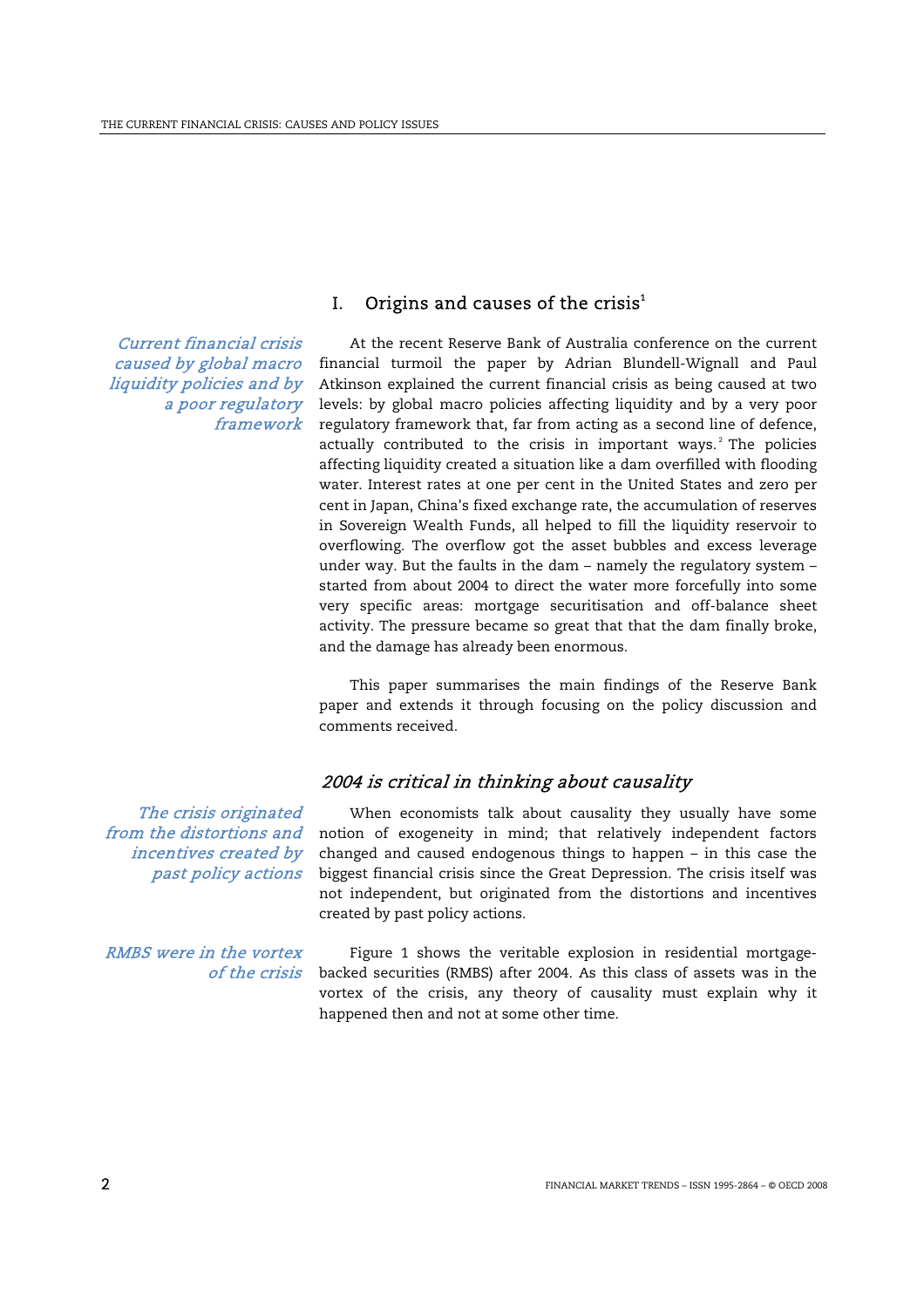

Figure 1. ABS issuers, home mortgages and other loans

Source : OECD, Datastream.

The financial system accommodated a new banking business model in its drive to benefit from the incentives that had been created over time, and were unleashed by timespecific catalysts

Four time specific factors in 2004 caused banks to accelerate offbalance sheet mortgage securitisation

Many of the reforms underway focus on securitisation, credit rating agencies, poor risk modelling and underwriting standards, as well as corporate governance lapses, amongst others, as though they were causal in the above sense. But for the most part these are only aspects of the financial system that accommodated a new banking business model in its drive to benefit from the incentives that had been created over time, and were unleashed by time-specific catalysts. The rapid acceleration in RMBS from 2004 suggests these factors were not causal in the exogeneity sense – that would require that they had been subject to independent behavioural changes. For example, rating agency practices would be causal if in 2004 agencies developed new inferior practices that triggered events; in fact they were only accommodating banks' drive for profit as the banking system responded to other exogenous factors.

In 2004 four time specific factors came into play.  $(1)$  the Bush Administration 'American Dream'<sup>3</sup> zero equity mortgage proposals became operative, helping low-income families to obtain mortgages; (2) the then regulator of Fannie Mae and Freddie Mac, the Office of Federal Housing Enterprise Oversight (OFHEO), imposed greater capital requirements and balance sheet controls on those two governmentsponsored mortgage securitisation monoliths, opening the way for banks to move in on their ``patch'' with plenty of low income mortgages coming on stream; (3) the Basel II accord on international bank regulation was published and opened an arbitrage opportunity for banks that caused them to accelerate off-balance-sheet activity; and (4) the SEC agreed to allow investment banks (IB's) voluntarily to benefit from regulation changes to manage their risk using capital calculations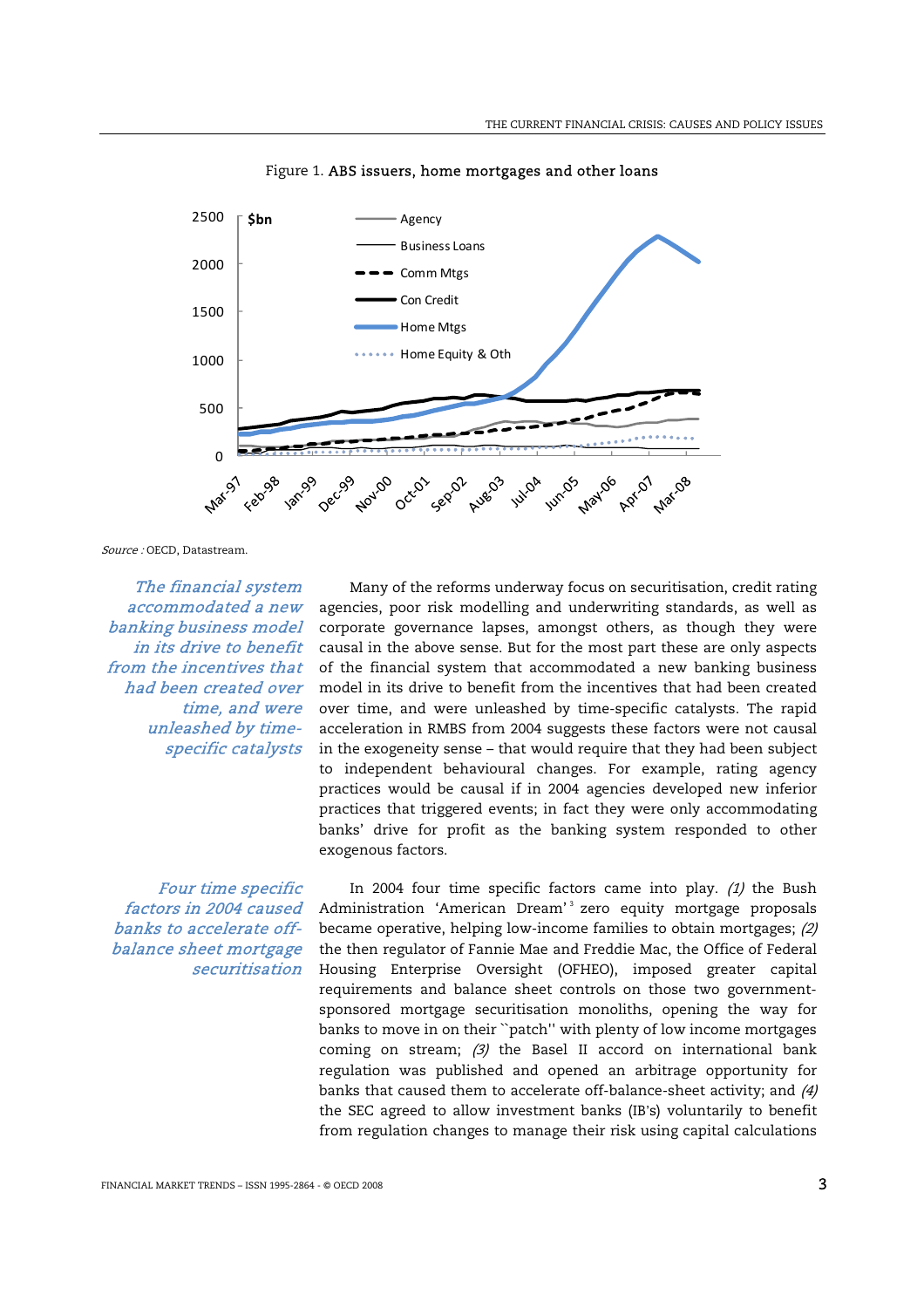under the 'consolidated supervised entities program'. (Prior to 2004 broker dealers were supervised by stringent rules allowing a 15:1 debt to net equity ratio. Under the new scheme investment banks could agree voluntarily to SEC consolidated oversight (not just broker dealer activities), but with less stringent rules that allowed them to increase their leverage ratio towards 40:1 in some cases.) The combination of these four changes in 2004 caused the banks to accelerate off-balance sheet mortgage securitisation as a key avenue to drive the revenue and the share price of banks.

 There was not much objection at the Reserve Bank conference to the idea that low interest rates and related policies (like 'American Dream') were a factor, nor that higher leverage in investment banks and multi-layered regulation in the US is problematic, of which the Fannie and Freddie controls were but one symptom.

Banks created their own Fannie and Freddie lookalikes: SIVs and CDOs

When OFHEO imposed greater capital requirements and balance sheet controls on Fannie and Freddie, banks that had been selling mortgages to them faced revenue gaps and an interruption to their earnings. Their solution was to create their own Fannie and Freddie look-alikes: the structured investment vehicles (SIVs) and collateralised debt obligation (CDOs). The influence of the controls affecting Federal Mortgage Pools and the corresponding response in private label RMBS is shown in Figure 2. This new surge of RMBS caused by the Fannie-Freddie regulator was picked up much too late by Bank regulators to take effective action.



#### Figure 2. Federal mortgage pools vs private label RMBS

Source: DataStream, OECD.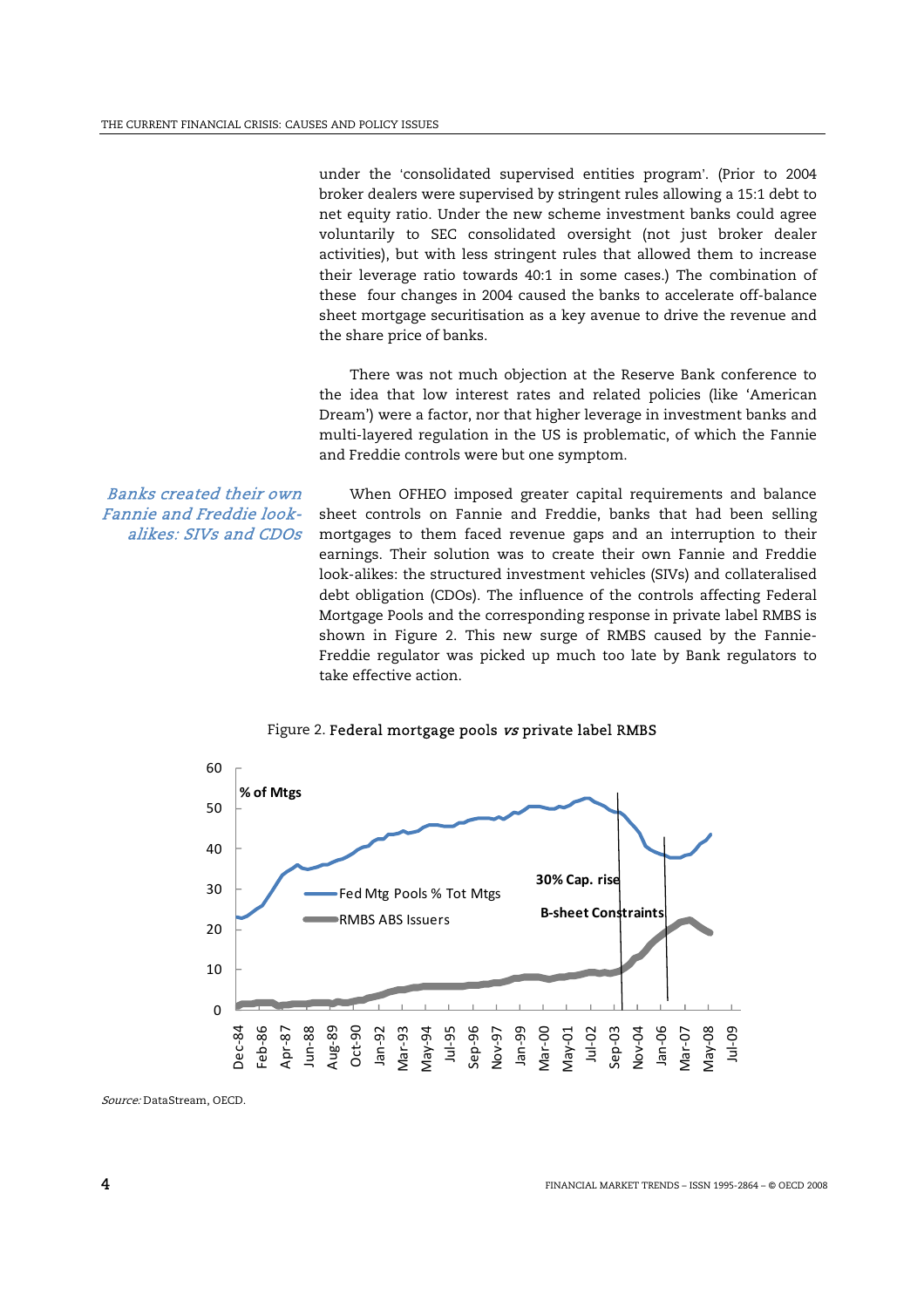The issue is understanding the business model and corporate culture that pushes risk taking too far

Banking began to mix its traditional credit culture with an equity culture

Compensation too had to evolve in order to capture the benefits of this business model

The securitisation business model was most easily executed by an IB

There was greater dissent, however, with respect to the idea that the transition from Basel I to Basel II was a 'co-sponsor' of the added pressure to originate mortgages and issue RMBS. This deserves some response, because it goes to the very heart of the key regulatory issue that still confronts policy makers. That issue is one of understanding the business model and corporate culture that always pushes risk taking too far and results in periodic crises.

# The changed business model

The business model for banks moved towards an equity culture with a focus on faster share price growth and earnings expansion during the 1990s. The previous model, based on balance sheets and oldfashioned spreads on loans, was not conducive to banks becoming "growth stocks". So, the strategy switched more towards activity based on trading income and fees via securitisation which enabled banks to grow earnings while at the same time economising on capital by gaming the Basel system. Seen this way, the originate-to-distribute model and the securitisation process is not about risk spreading; rather it is a key part of the process to drive revenue, the return on capital and the share price higher. That is, it is more about increased risk taking, and up-front revenue recognition. Put another way, banking began to mix its traditional credit culture with an equity culture.

In order for executives and sales at all levels to capture the benefits of this business model, compensation, too, had to evolve. Bonuses based on up-front revenue generation rose relative to salary, and substantial option and employee share participation schemes became the norm. This was argued to be in shareholders' interest – the common philosophy being that: "if you pay peanuts you get monkeys*"*.

This business model based on securitisation was most easily executed by an IB – so integral to the process of securitisation and capital market sales. In Europe universal banks like UBS and Deutsche Bank already had this advantage (a part of the point being made by US lobbyists with respect to: the Glass-Steagall Act; the SEC rules for IB's that were too restrictive compared to Europe; and the competitive 'unfairness' of the FDIC Act of 1991 that required US banks to adhere to a leverage ratio). For these reasons US banks and/or IB's strongly supported and lobbied the US authorities first to remove Glass-Steagall in 1999, move to new SEC rules in 2004; and to adopt Basel II as soon as possible.4

## Basel II makes mortgages more attractive

Lower capital weights helped to raise returns

When Basel II was published in 2004 banks were informed that the capital weight given to mortgages would fall from 50 per cent (under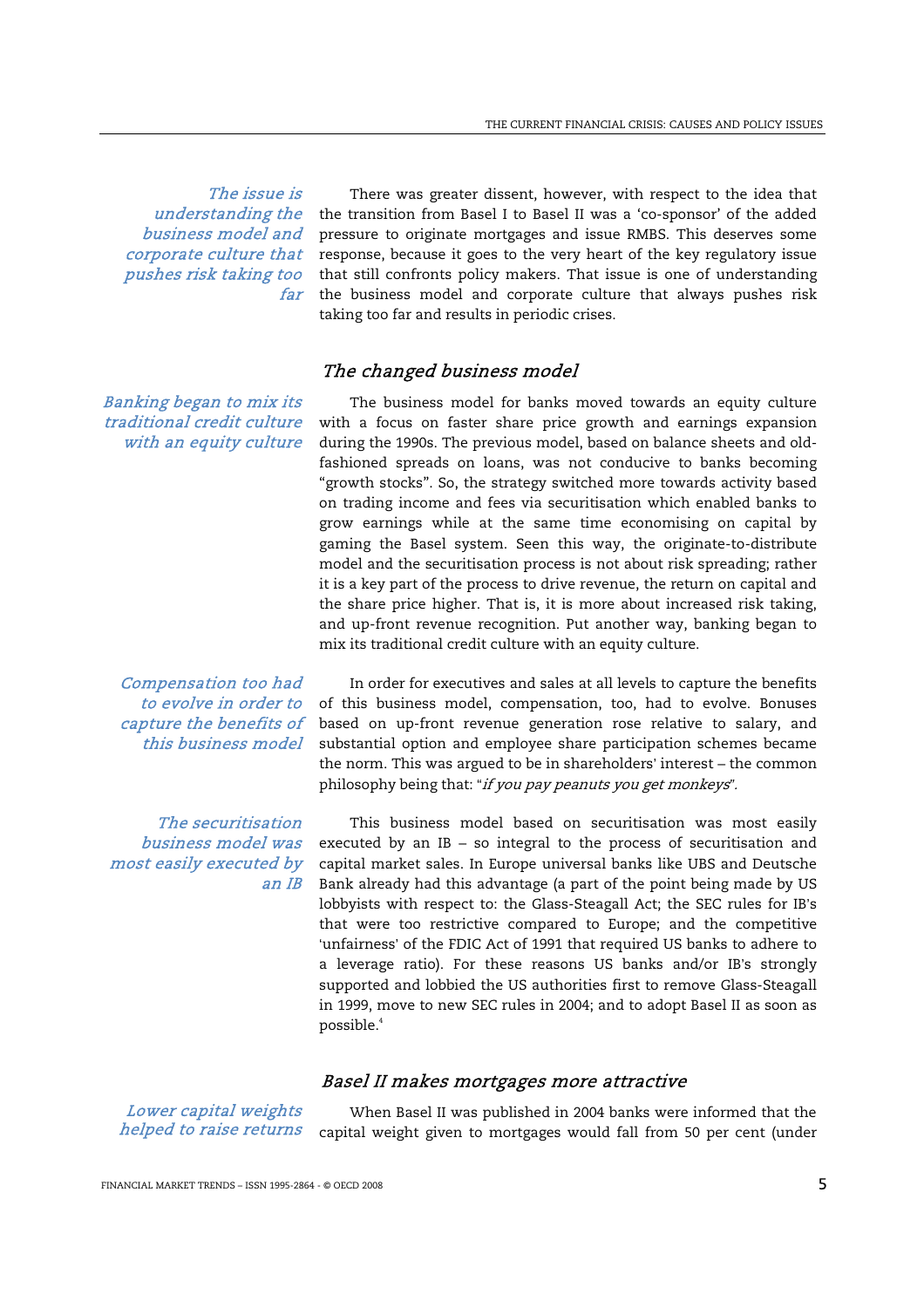Basel I) to 35 per cent under the simplified Basel II, and to as little as 15- 20 per cent depending on whether and how a bank would use the sophisticated internal ratings-based (IRB) version. A lower capital weight raises the return on capital for a given mortgage asset, and the corollary of this is that greater concentration in low-capital-weighted mortgages improves the overall bank return.

Portfolio invariance as arbitrage opportunity

Citi opted for IRB,

One of the 'gob-smacking*'* assumptions of basic capital regulation under the Basel system is something called "portfolio invariance".<sup>5</sup> In simple terms, the riskiness of an asset like a mortgage is independent of how much of the asset is added to the portfolio. Banks appear to have believed this, judging by the way they responded to the arbitrage opportunity that arose in the transition from Basel I to II. If mortgage securitisation could be accelerated and pushed into off-balance sheet vehicles, banks could raise the return on capital right away without waiting for the new regime. It would be quite rational to do this to the point where the proportion of on-balance sheet mortgages (with a 50 per cent capital weight) and off-balance sheet mortgages (with a zero capital weight) equated the (higher) return likely to emerge for a Basel II mortgage (where capital weightings would apply regardless of whether assets were on or off the balance sheet).

## The Citi example

offering arbitrage opportunities Citi was a perfect example of this. Citi chose to move towards the internal ratings based (IRB) Basel II option, where FDIC data on the Quantitative Impact Study number 4 (QIS4) showed that such banks expected the capital weight on mortgages to fall by 2/3, say from 50% under Basel I to 15-20% under Basel II.<sup>6</sup> With securitised off-balancesheet mortgages not attracting a capital charge under Basel I, this presented a straightforward arbitrage: what percentage of on and off balance sheet mortgages would allow the increased return on capital for mortgages now (from 2004) without causing a shortage of capital later when Basel II became fully operational? The arbitrage in the perfect case would be:

> 0.33 $*(50\%$  On Bal. Sheet Cap. wt. Basel I) + 67% $*(0\%$  Off-Bal Sheet Basel I)

> = 17% Basel II Equivalent Overall Capital Requirement for Mortgages

 At the end of 2007 Citi 10K filings show USD 313.5bn on balance sheet mortgages and USD 600.9bn Qualifying Special Purpose Entities (QSPE's) in mortgages, almost exactly the 33% and 67% split.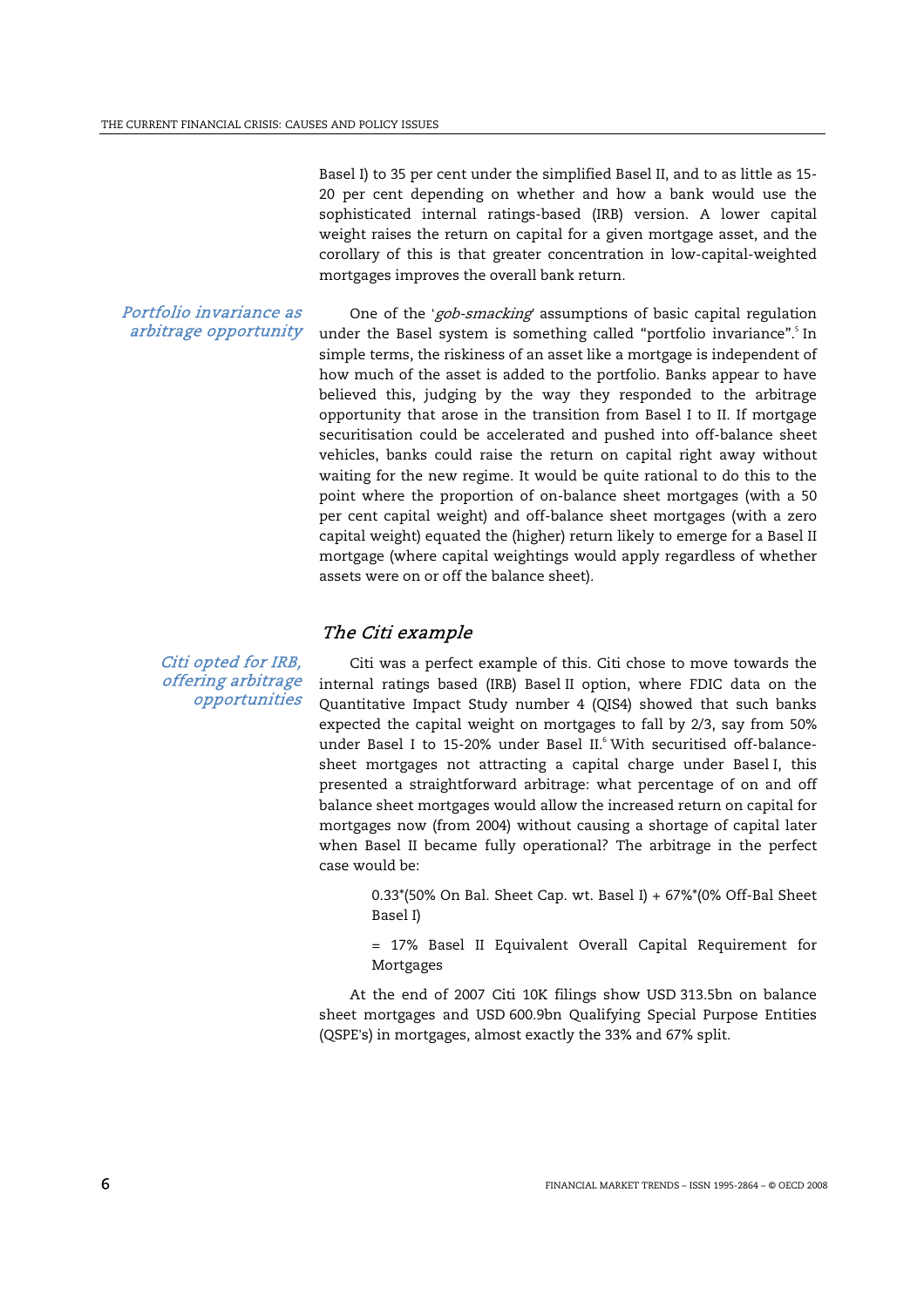

Figure 3. Model of RMBS and the 2004 acceleration

Likely freeing up of capital under the full Basel II system helps explain RMBS acceleration after 2004

# The aggregate results on the sudden acceleration of subprime leverage

In the Reserve Bank conference paper RMBS was modelled with GDP, the mortgage rate, the mortgage spread to Fed Funds, 12-month house price inflation, aggregate excess bank capital under Basel, and an allowance for the impact of the S&L crisis at the end of the 1980s. With these standard variables the model worked well for sample periods prior to 2004, but broke with the 4 regulatory/structural shifts afterwards. In short, this standard model could not explain the parabolic jump after 2004, as can be seen from the dashed line in Figure 3. The authors then calculated the likely freeing up of capital under the full Basel II system for sophisticated adherents as was known to banks through their participation in the QIS4 simulations. This would be an additional capital saving of USD 220bn by the end of 2007 (in addition to the Basel 1 excess capital). When included in the model, this variable adds a jump of around USD 0.5tn in private label RMBS. When a dummy variable is included for the Fannie and Freddie controls (and doubling for the SEC rule change in 2004) a further USD 0.8tn is added.<sup>7</sup> This full model result is shown in the thick line. Once these two new variables are added, the coefficients on GDP and other variables are restored to their pre-2004 values. This suggests that the period in which Basel II was anticipated and arbitraged (as in the Citi example) and the Fannie and Freddie controls were in play, banks were able to accelerate RMBS using lower quality mortgages (and supported by 'American Dream' policies) by some USD 1.3tn. Much of the problems now known as the subprime crisis can be traced to these securities.

Source: Blundell-Wignall and Atkinson (2008).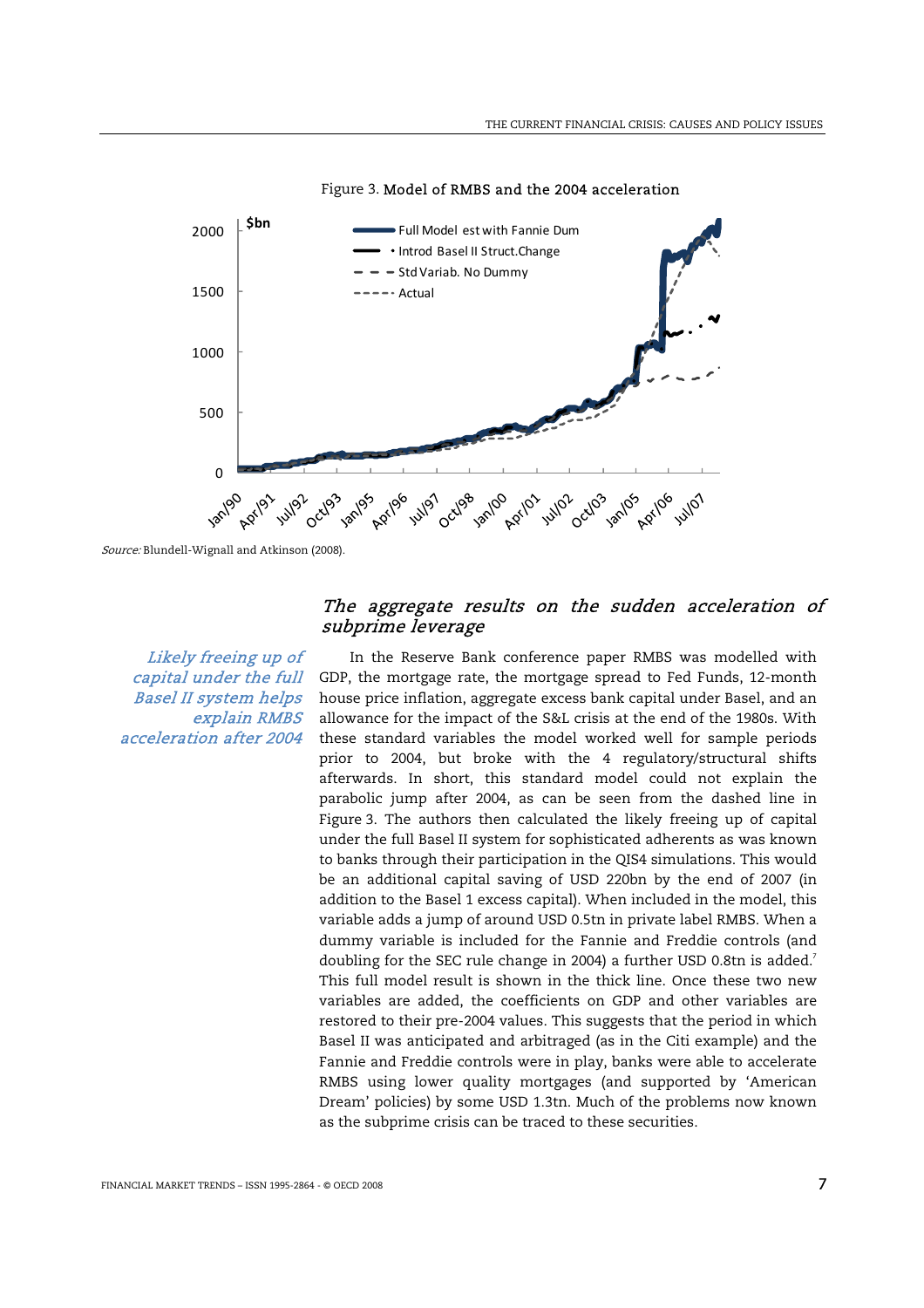There are several, also tax reasons why mortgage securitisation in subprime was more pronounced in the USA

## Most of the early disasters in the crisis occurred where investment banks were involved

Other countries whose banks took up similar activities would be drawn into the crisis

# Why was mortgage securitisation in subprime more pronounced in the USA?

One question raised at the Reserve Bank conference was this: if all this is true about the Basel global bank regulation, then why was this activity so much stronger in the US than elsewhere? There are many reasons for this, all of them to do with policy. First, the Bush Administration 'American Dream' policy that tried to spread home ownership to lower income groups through zero equity lending greatly facilitated generation of the mortgage raw materials. Second, mortgage interest for home owners is deductible in the US. Third, the 1986 tax reform act included the Real Estate Mortgage Investment Conduit (REMIC) rules which can issue multiple-class pass through securities without an entity-level tax. This greatly enhanced the attractiveness of mortgage securitisation. Fourth, the 1997 tax change substantially exempting homes from capital gains tax (which did not apply to financial assets like stocks). Fifth, the Fannie/Freddie capital restrictions from 2004, which saw banks move into the vacuum that was left. Sixth, the greater overall dominance of the investment banking culture in the USA which was a key feature of the new business model.

The incentives created by these factors, when combined with the features of Basel I and the transition to Basel II and the SEC rule changes in 2004, proved to be too strong a temptation for the bank business model to ignore. Most of the early disasters in the crisis occurred where investment banks were involved – either separately or as a part of a diversified financial institution: Bear Stearns, Merril Lynch, Lehmans, Citi, UBS and AIG (via its investment bank subsidiary AIG Financial Products that had CDS losses on a massive scale), were all prominent in this respect. The push to keep fee income from securitisation of (low-capital-charge) mortgages as a key source of earnings growth necessitated moving further and further into low quality mortgages, and the issuance of RMBS based on them, that would prove increasingly toxic in the levered vehicles and bank balance sheets into which they were thrust.

Other countries', such as Switzerland's, Germany's and the UK's, investment banks took up similar activities – often to keep market share, or because the incentive to improve returns by gaming the Basel process was too strong. But many countries would be drawn into the crisis in other ways as their banks expanded off-balance-sheet activity, rapidly expanded use of wholesale funding to anticipate more profitable mortgages under Basel II (see Northern Rock below), invested in the products created, copied strategies in efforts to hold market share, or became involved as counterparties with banks at risk (for example in credit default swap transactions).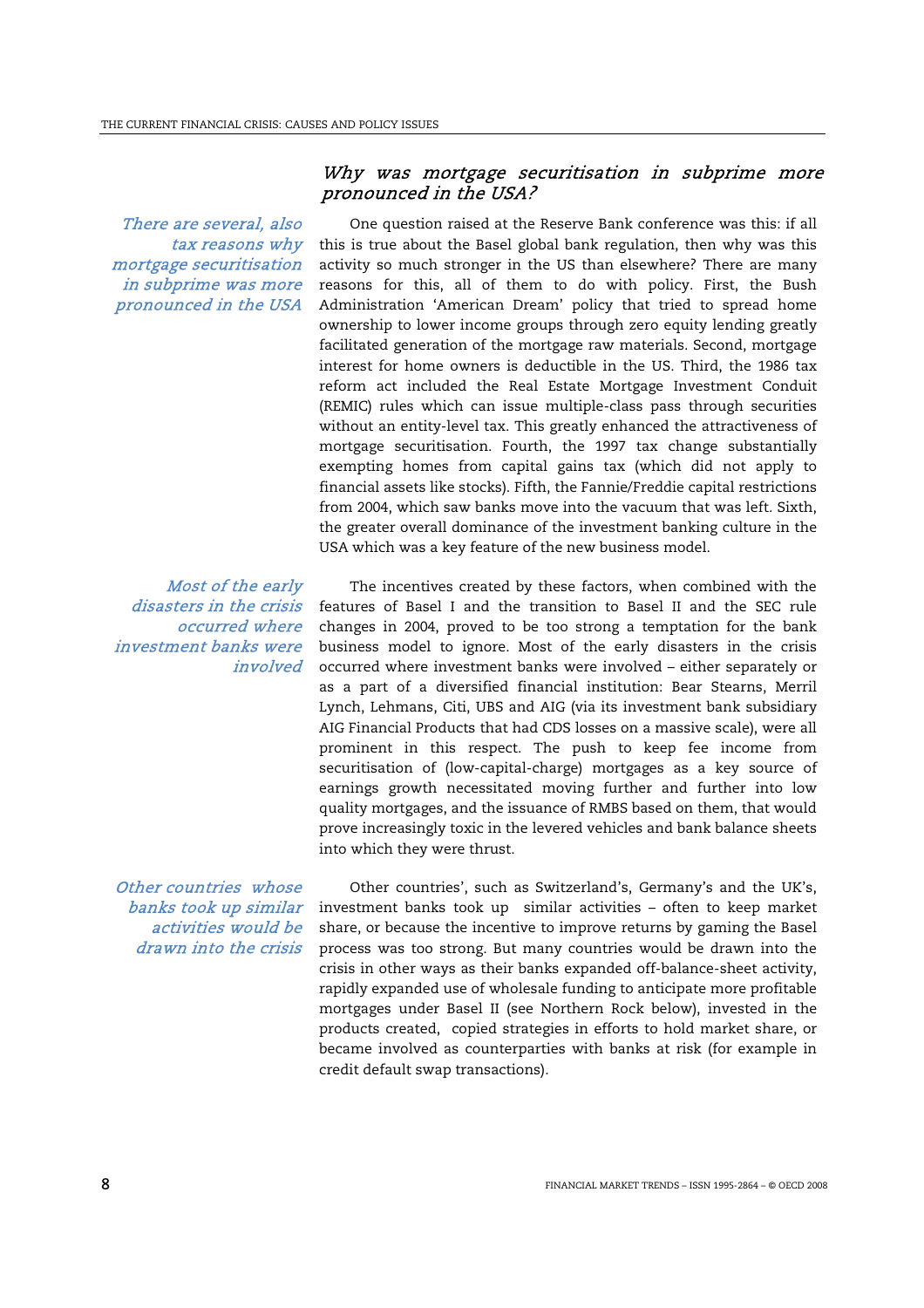## The Northern Rock example

Northern Rock grew assets by borrowing heavily in wholesale markets and concentrating assets in mortgage products

Liquidity problems, whereby bank liabilities were not matched to the duration of their assets as they grew mortgage products with Basel II anticipation in mind is well illustrated by Northern Rock in the UK. Mortgages products had been made so attractive by IRB adherence to Basel II, that there was an incentive to grow them more quickly than could be funded by deposits. Northern Rock grew assets at a rate of over 25 per cent per annum in the few years preceding the collapse, funded by borrowing heavily in wholesale markets and concentrating assets in mortgage products (75 per cent of assets) which would reduce their capital requirement as their Basel II application came into force. When equity culture was mixed in with credit culture, the attraction for management was to have expanded businesses with more profitable mortgage products driving their expansion and share price; or they could return excess capital to shareholders, with an equally beneficial impact on the share price.

#### Excess capital was returned to shareholders

Here is the response of the Northern Rock CEO in the UK Treasury Committee Evidence:<sup>8</sup>

> Mr Fallon: Mr Applegarth, why was it decided a month after the first profit warning, as late as the end of July, to increase the dividend at the expense of the balance sheet?

> Mr Applegarth: Because we had just completed our Basel II two and a half year process and under that, and in consultation with the FSA, it meant that we had surplus capital and therefore that could be repatriated to shareholders through increasing the dividend.

Northern Rock had become highly leveraged

By June 2007, just as the crisis was to break and liquidity was to dry up, Northern Rock had total assets of GBP 113bn and shareholders' equity of GBP 2.2bn. Their RWA under Basel II was a mere GBP 19bn (16.7 per cent of total assets), compared to GBP 34bn under Basel I (30 per cent of assets). Under Basel II they had Tier 1 capital of a 'healthy' 11.3 per cent of RWA, but only 2 per cent of total assets. When the crisis started, and liquidity dried up, they suffered the first run on a British bank since 1866, and their regulatory capital was less than 10 per cent of the GBP 23 billion that the authorities used to support it.

# The UBS example – investment banking culture and governance $^\textit{9}$

UBS expanded securitised products, global structured finance and high yield loan business, as well as

*structured credit* had its biggest gaps in the Credit, Securitised Products and Commodities UBS management saw Citi and others rapidly growing their fixed income business in investment banking through securitisation. An external consultant was also appointed to recommend strategy. This consultant pointed out that of all the businesses, fixed income was the area where the UBS investment bank lagged the three leading competitors the most. The IB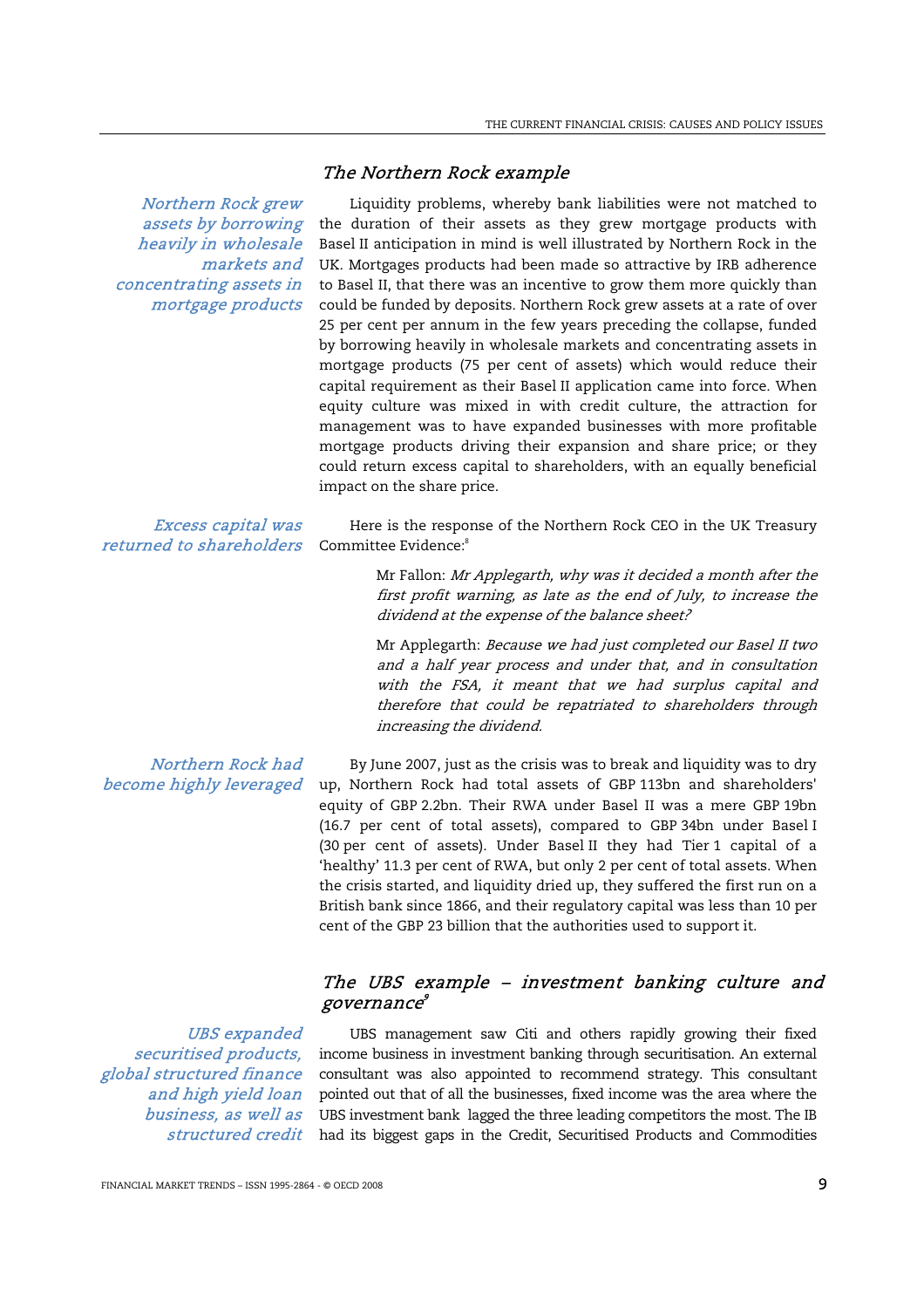businesses – product gaps in credit, interest rates, mortgage-backed securities (MBS), subprime and adjustable rate mortgages (ARMs) were singled out. In March 2006, the IB presented its conclusions and key initiatives to close revenue gaps. These included expanding: its securitised products via a new Securitised Products Group; its Global Structured Finance and High Yield Loan Business; Structured Credit; and the development of trading strategies for these products.

The three biggest players in fixed income revenue in 2005 and 2006 were Goldman Sachs (about USD 8.75bn and rising to USD 10.4bn in 2006), Citigroup (about USD 9.25bn and rising to USD 10.5bn in 2006); and Deutsche Bank (about USD 9bn and rising to USD 11.5bn in 2006). These numbers were presented by the UBS head of Fixed Income in March 2007 as the 'gap' that had to be closed – UBS was a mere ninth at around USD 6bn in 2005 and about USD 6.2bn in 2006.<sup>10</sup> UBS developed a 'me too' revenue gaps strategy - a 'growth at any cost' mentality – at exactly the wrong time from a macro prudential risk perspective. This is classic investment banking (from the Latin American Debt crisis to subprime, the modern bankers continue a long tradition). Market share, revenue gaps and beating the key competition is the topic of every morning meeting at all levels in the bank, and for senior

UBS developed a 'me too' revenue gaps strategy at exactly the wrong time from a macro prudential risk perspective

Risk managers were replaced by people from a sales background

UBS chose to distribute funds internally…

The corporate governance and risk control functions in many firms will adjust to accommodate strategy when an equity culture is mixed in with a banking credit culture. In UBS departing top risk managers were replaced by people from a sales background (consistent with growth) not a risk management background.

management it can be a question of holding your job.

UBS has a centralised treasury able to raise funds efficiently in the open market, and it chose to distribute funds internally within the normal external spread:

> "…i.e. internal bid price bids were always higher than the relevant LIBID and the internal offer prices were always lower than  $LIBOR$ ". $11$

…and its businesses were able to fund themselves at below market prices

Strong resistance to hard balance sheet limits

Compensation incentives were not risk compatible

The businesses were able to fund themselves at prices better than in the market. No attempt was made to take account of liquidity in this process (to match term funding to liquidity). A stricter funding model was seen as a 'constraint on the growth strategy'.

There was strong resistance from the IB management to hard limits on the balance sheet. Such limits were quickly installed in Q3 and Q4 2007, only once the crisis was under way.

Staff compensation incentives did not differentiate between the creation of genuine 'alpha' versus the creation of returns based on low cost funding, nor the quality (risk attributes) of staff earnings for the company. The relatively high yield from subprime made this an attractive candidate for long position carry trades (even with thin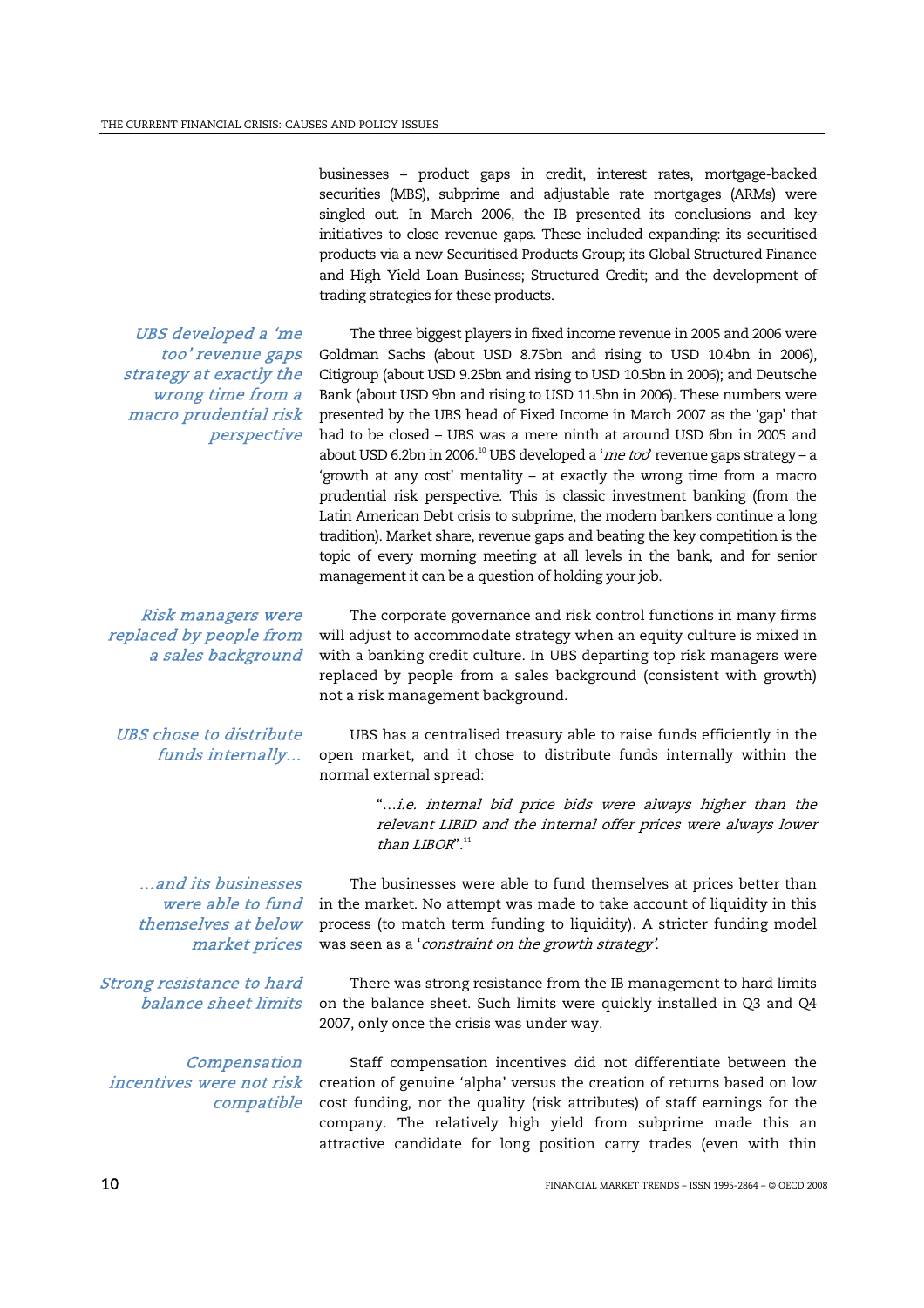margins) via leverage (and using derivatives). This encouraged concentration in the higher carry mezzanine tranches of CDO's. It also encouraged minimal hedging of super senior positions (in order to be more profitable).

Management did not adjust to subprime risk until July 2007

Notwithstanding the fact that the senior management and the board identified the subprime issue as a major risk in September 2006, the IB management did not adjust until July 2007. The Board did not feel strongly enough about the risk. Growth and revenue are in the interests of the shareholders and the Board would not have been able to act forcefully: in complete contrast to their actions once the crisis became clear and the weight to a negative view rose. IB management held sway and senior management and the Board went along with it. The Shareholder Report (April 2008) states that senior management took comfort from the main exposures being AAA CDO's, and that they were prepared to rely on IB assurances that the risk was well managed. Revenue growth and catching up to competitors was the dominant culture. All management focus within the IB on 'processes' for new business initiatives and prior approval of transactions were:

> "…on speeding up approvals as opposed to ensuring that the process achieved the goal of delivering substantive and holistic risk assessment of the proposals presented".<sup>12</sup>

The report also states that internal reporting of risk positions was complex, even across the 'silos' within a business line. A holistic picture of the risk situation within IB business lines was not presented to management or the board, and there was no serious internal challenge to the overall strategy.

#### Corporate governance

The UBS example illustrates clearly that corporate governance, too, played a role in the crisis. Banks without IB's that were reasonably diversified (i.e. not mortgage specialists) performed relatively better. This suggests four hypotheses about corporate governance in the crisis. One is that the culture of investment banking is much harder to control from the board room. Another is that the business is more complex, and the products are inherently more difficult to understand than simple banking products so that risk control practices are much more difficult. Another is the extent of ownership of risks associated with bank strategy in the longer run, perhaps associated with board structure and the independence of directors. Still another concerns remuneration incentives that became such a clear part of the business model drivers, with bonuses linked to up-front revenue and the current share price. The transition to Basel II, and the strategy to cope with problems such as the Fannie and Freddie mortgage buying halt and the use of lower quality mortgages to fill the gap, placed the survival of banks at risk, and the board room in many cases was found wanting.

Internal reporting of risk positions was complex

Corporate governance, too, played a role in the crisis…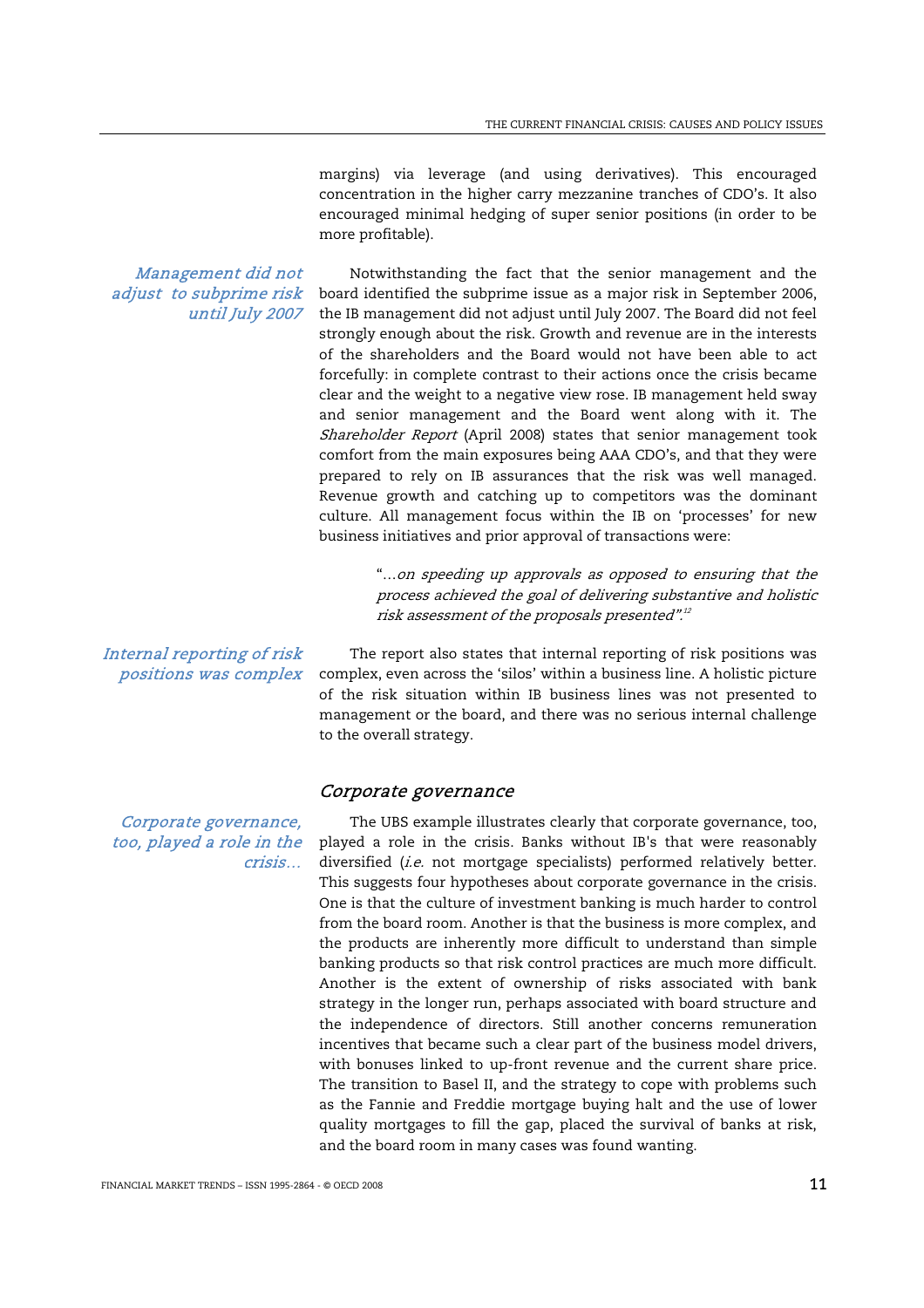| Table 1. Corporate governance overview | Wells Fargo &<br>Co.<br><b>Fifth third</b><br>bancor<br>Lehman          | $-18.6$<br>$-76.4$                           | $\overline{0}$<br>$\frac{0}{1}$<br>$\infty$ | 27.2<br>21.3   | 18.4<br>22.4       |                      | ł.<br>ŧ<br>$\times$              | $\times$<br>Ŧ<br>ŧ                              | $\times$                                  | ł.<br>ł.<br>$\times$                       |
|----------------------------------------|-------------------------------------------------------------------------|----------------------------------------------|---------------------------------------------|----------------|--------------------|----------------------|----------------------------------|-------------------------------------------------|-------------------------------------------|--------------------------------------------|
|                                        | <b>Brothers</b><br>Citigroup Inc.                                       | $-99.9$<br>$-85.9$                           | 13.<br>60.8                                 | 59.7<br>68.1   | 23.4<br>38.2       |                      | $\times$                         | $\times$                                        | $\times$                                  | ŧ.                                         |
|                                        | <b>National City</b><br>Corp.<br><b>Merrill Lynch</b><br>Wachovia Corp. | $-94.4$<br>$-86.3$                           | 5.4<br>52.2                                 | 57.6<br>165.4  | 45.9<br>84.3       |                      | ŧ<br>$\pmb{\times}$              | $\pmb{\times}$<br>$\times$                      | $\times$                                  | ł<br>$\pmb{\times}$                        |
|                                        | Washington<br><b>Mutual</b>                                             | $-89.5$<br>$-99.9$                           | 52.7<br>45.6                                | 121.1<br>219.1 | 94.9<br>178.6      |                      | ŧ<br>ŧ                           | $\pmb{\times}$<br>ł                             | $\times$                                  | ŧ<br>$\pmb{\times}$                        |
|                                        | Company                                                                 | stock price<br>since Jan<br>%chg. in<br>2007 | Subprime<br>losses<br>(USD bn)<br>related   | (% of Tier 1)  | (% of<br>revenues) | (As of June<br>2007) | Investment<br>banking<br>segment | compensation.<br>(% rev. > $20\%$ )<br>Employee | Top 5/(salaries<br>& benefits) ><br>0.78% | chair not on<br>committee<br>board<br>Risk |

THE CURRENT FINANCIAL CRISIS: CAUSES AND POLICY ISSUES

THE CURRENT FINANCIAL CRISIS: CAUSES AND POLICY ISSUES

FINANCIAL MARKET TRENDS – ISSN 1995-2864 – © OECD 2008  $12 \,$ 

Source: Company reports, OECD. Source: Company reports, OECD.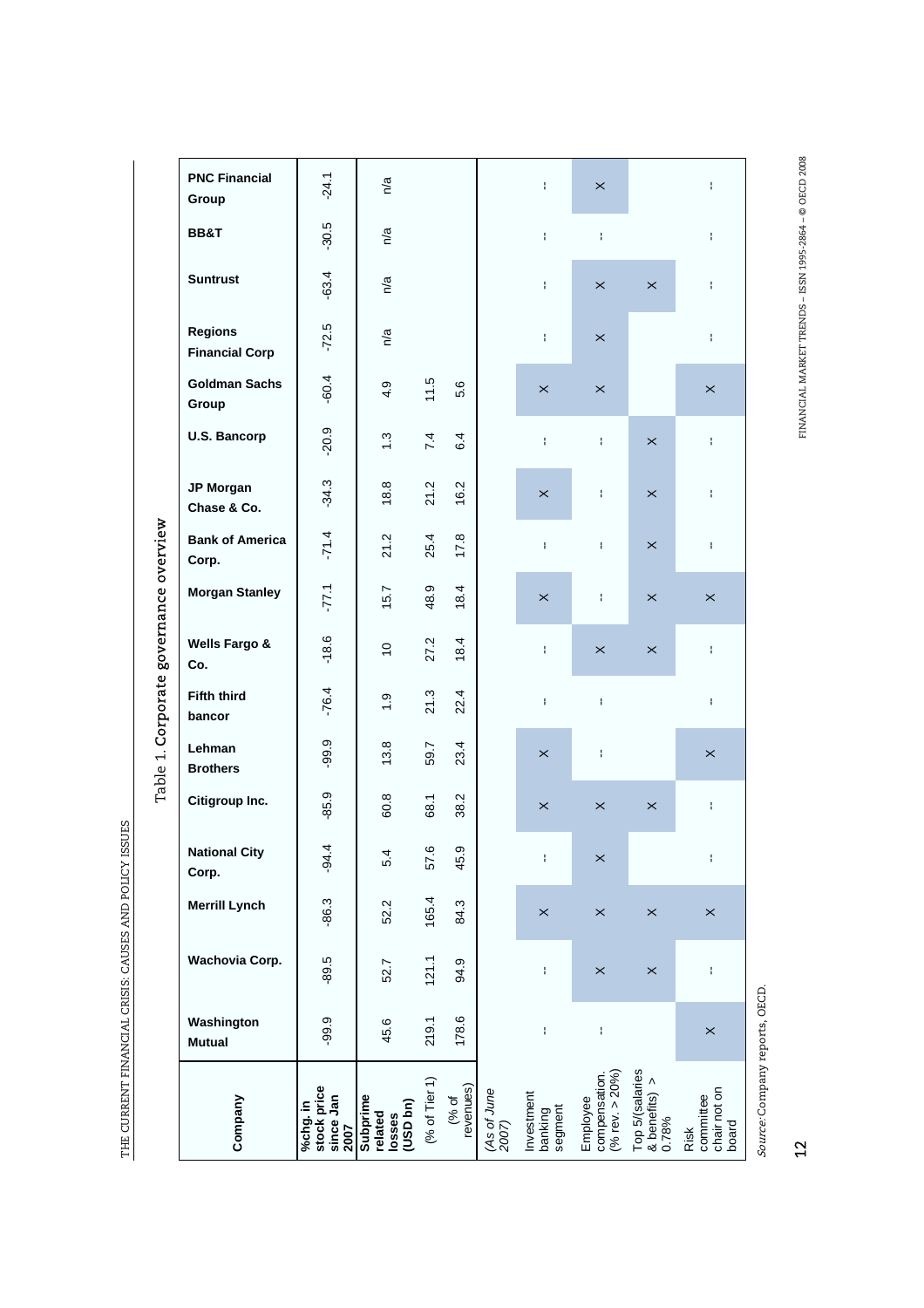…but there are no simple answers…

However, a quick examination of some crude indicators in Table 1 suggests that there are no simple answers. These banks are arranged from left to right in terms of known subprime related losses as a percentage of Tier 1 capital – from worst to best. All of the above banks had a majority of "independent directors" and this line was excluded from the table. With respect to investment banking JP Morgan and Goldmans sit towards the right side of the table, suggesting that governance can handle this complex business compared to other investment banks and can control the aggressive IB culture. Above average staff compensation is not obviously linked with better or poorly-governed banks. If top-five executive compensation (including equities) as a percentage of staff compensation being below the average of the group were thought to be a positive it is not borne out either. Whether or not the chair of the risk committee has a board seat also appears to have no clear performance link.

…and that there is no simple indicator of good governance

These observations suggest that there is no simple indicator of good governance linked to independence, compensation, and remuneration. It is likely to be complex and idiosyncratic to the firm.<sup>13</sup> It is not high pay or moderate pay, but whether pay is genuinely linked to bringing long-term value to the bank with funding costs linked to the risks that bank staff take (as the case of UBS shows in terms of errors in this respect). Similarly, discussions with senior bank management post the crisis suggest that the role of the risk committee with remuneration incentives based on deal flow proved to be a mixed blessing. Loan officers often presented to the risk committee to get the deal approved and took comfort from the approval they received, as opposed to owning risk assessment in a traditional credit risk culture.

# II. Policy considerations: solving bank insolvency

 As the crisis unfolded, governments have been forced into the role of becoming new owners of distressed financial institutions, guarantors of loans, taking over the risk implicit in poor collateral (with contingent liabilities for the taxpayer), and making regulatory adjustments on the run. In thinking about policy, the Reserve Bank conference discussion focused on addressing bank solvency in a crisis and the longer-term requirements of reform.

Three basic steps with respect to crisis management:

> guarantee liabilities…

… separate good from bad assets…

- With respect to crisis management there are three basic and separable steps required to deal with a banking system solvency crisis:<sup>14</sup>
	- Guarantee liabilities to stop bank runs. All deposits need to be covered to avoid creating runs between covered and noncovered institutions.
	- Separate the good assets from the bad assets, and get the bad assets off bank balance sheets. One approach to this is like the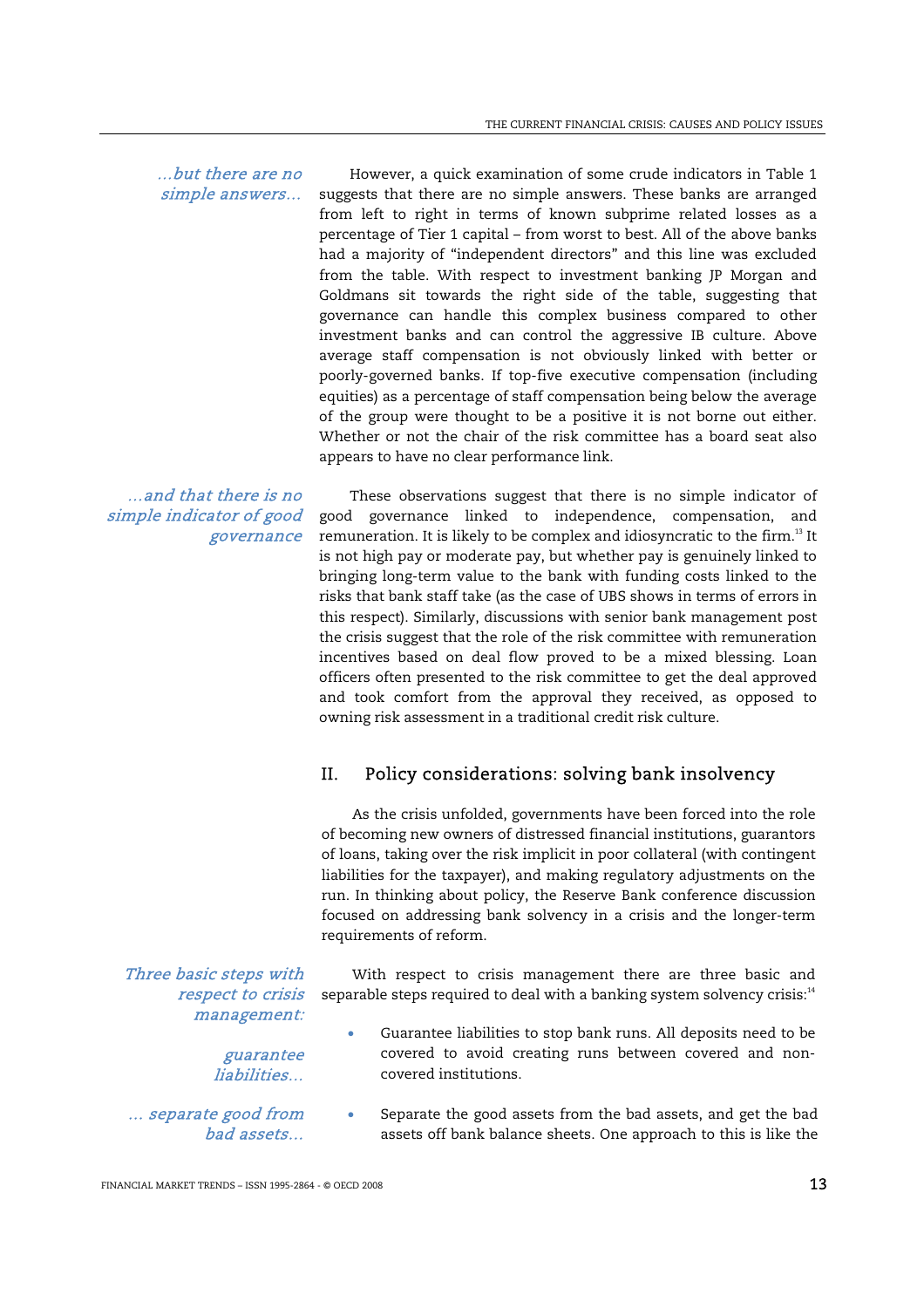Troubled Asset Relief Program (TARP) program in its initial form: essentially an 'asset management' approach to buying toxic assets (as was used during the Asia crisis). Another approach used in Scandinavia in 1991 and in the 'S&L' crisis in the US around the same time via the Resolution Trust Corporation (RTC), is essentially to nationalise banks, separate the bad assets, and then sell the cleaned-up banks back to the private sector. A version of his latter approach with an interesting funding mechanism was recommended in Financial Market Trends in March 2008.<sup>15</sup> Still another method is to encourage a large better capitalised bank to take over a smaller failing bank and absorb its losses. The process of encouragement to merge may entail certain government guarantees on asset losses and write downs that the acquiring bank may realise after completion of the merger. Since it does not add new capital to the system as a whole, the banks will still need to raise more equity (if they are not significantly overcapitalised to start with).

Recapitalise the asset-cleansed banks by finding new equity holders. This can be via selling common shares or preference shares (that provide a higher yield to the owner) to private entities or the government. The latter is not desirable in the longer run, as it can contribute to moral hazard issues and level playing field issues.

> The US had the USD 700 bn TARP approved by Congress,<sup>16</sup> the first tranche of which had scope to buy toxic assets (which was certainly the initial idea, as implied by the title) or to invest directly in banks. On the weekend of 11-12 October the UK PM Gordon Brown decided to inject new money directly into banks without step 2. Europe, following the summit led by France and Germany, also decided to inject money directly and guarantee loans as part of the co-ordinated action plan. Immediately after the UK decision (Monday 13 October) US Treasury Secretary decided first to follow the UK path – putting to one side the original decision to buy bank assets in an asset management approach – and called in nine banks to receive a capital injection of USD 125 bn (Bank of America/Merrill Lynch, Bank of New York Mellon, Citi, Goldman Sachs, JP Morgan, Morgan Stanley, Wells Fargo/Wachovia, and State Street). The capital injections are in exchange for preferred shares (5% dividend for 5 years and 9% thereafter) and warrants equal to 15% of the equity infusion value, with a strike price equal to the average of the 20 days preceding the infusion.

> In addition to the TARP, the Government and the Federal Reserve have taken on commitments in loans and guarantees that could run into much more than USD 700bn.

…and recapitalise the asset-cleansed banks

#### US TARP and European rescue plans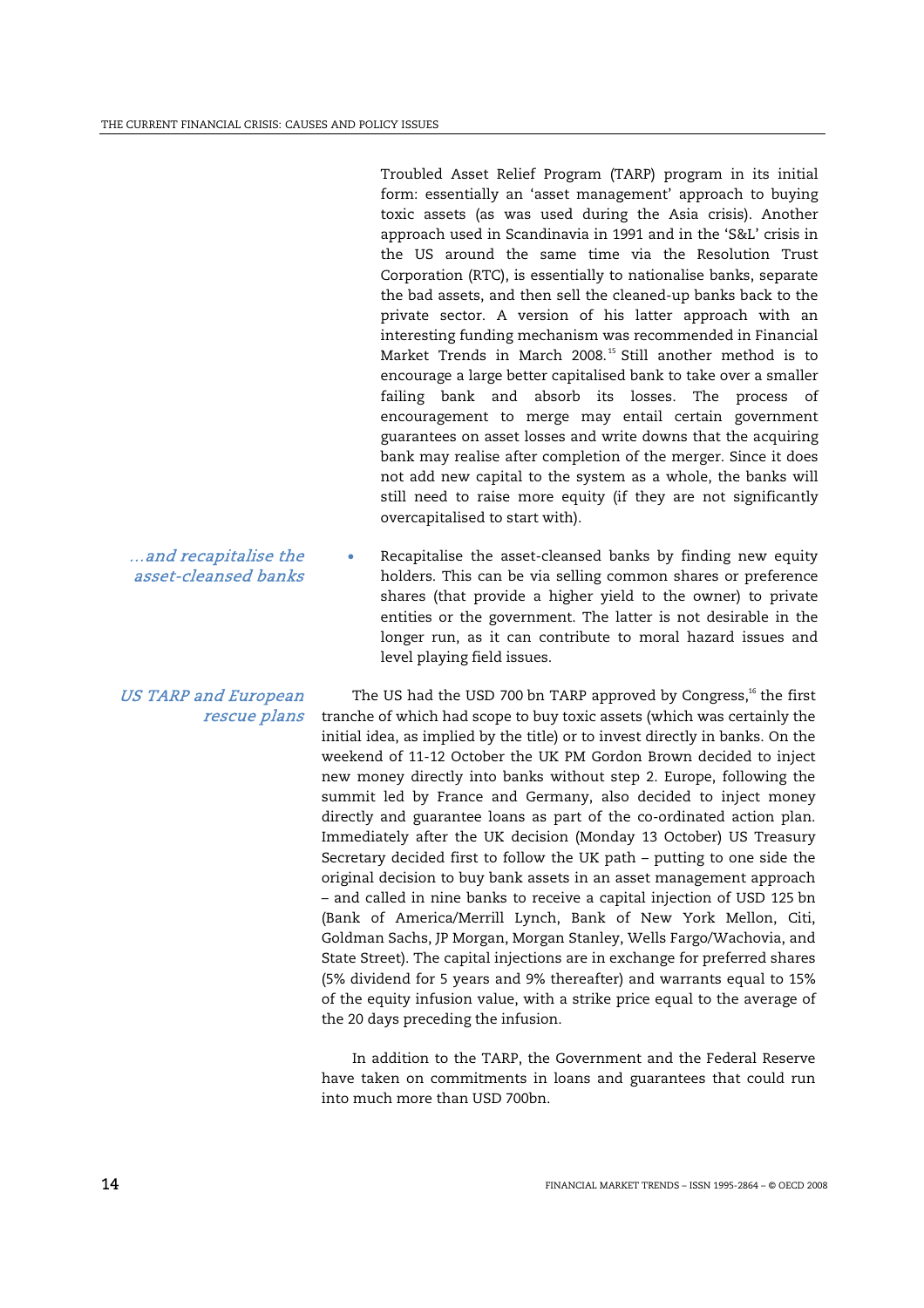Lessons of the Japan banking crisis

Removing the bad loans from the banks as a precondition for recapitalisation

The Japan banking crisis led to repeated policy rescue packages from 1996 to 2004.<sup>17</sup> The failure systematically to take step 2 above, *i.e.* removing the bad loans from the banks as a precondition for recapitalisation, prolonged the crisis. There was a strong desire to keep 'zombie' companies alive, either as a decision of bank management due to strong past relationships with the companies, or because of official encouragement to avoid unemployment. If bad loans are not removed from the balance sheet the potential for further asset deterioration in a period of recessed activity will require more capital and/or will result in greater deleveraging. It is this 'slippage' that causes the crisis to be dragged out for a longer period of time. The failure of Asahi and Daiwa banks provides a good example. The two banks were merged into Resona bank, and further injections of capital failed to save it as the bad loans were not dealt with. This is a potential risk for the recent decisions of the UK, EU and US to bypass step 2 in favour of direct capital injections.

 Recapitalisation becomes a moving target; if loan problems worsen, leading to more write-downs of asset values, further injections are required to avoid a credit crunch.

# III. Policy considerations: exit strategy & long-term reform

As the crisis passes, it will be important to focus on sustainable policies for the financial system

In the longer run, as the crisis passes, most conference participants and other commentators agree that it will be important to focus on sustainable policies for the financial system. There are 3 interrelated areas that will need attention as emergency measures need to be relaxed and removed.

- 1. Reforming the incentive systems that gave rise to the crisis in the first place.
- 2. Matching the regulatory influence on the cost of capital to the risks that institutions actually take.
- 3. Exiting from government bank ownership and insurance commitments through asset sales and debt management techniques.

# (1) Incentive structures & the theory of the second best

Policy makers have been dealing with a system driven by many factors that lie outside their purview

The key point of the Reserve Bank conference paper and some of the discussion around it is that prudential policy makers have been dealing with a system driven by many factors that lie outside their purview: the banking business model itself and how it responds to incentives from macro liquidity policy, regulation, taxation rules, and policies to make mortgages an element of social policy.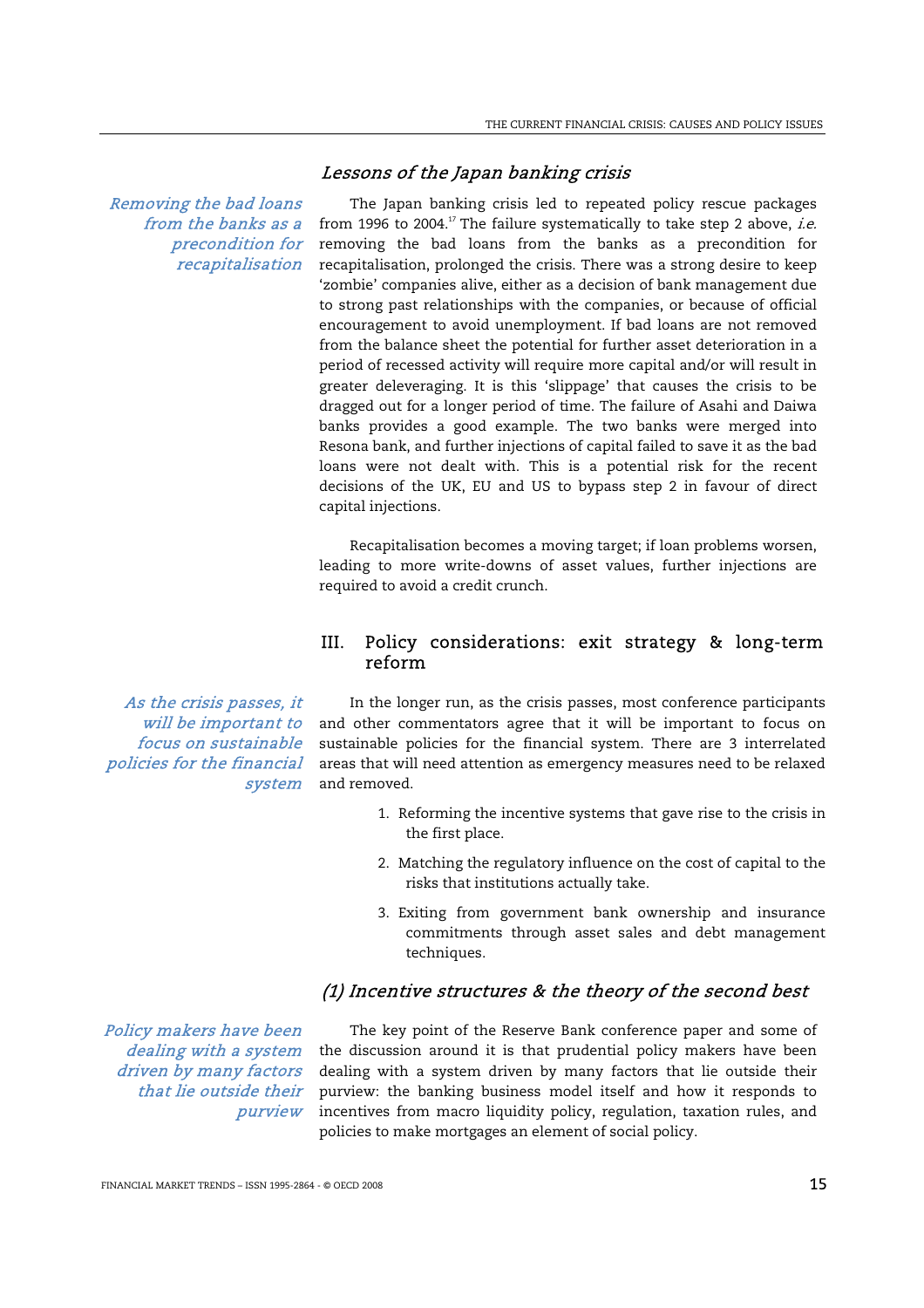#### More 'teeth' to enforce better governance are required

The massive failure in corporate governance in some companies reflects poor incentive structures for decision making consistent with sustainable corporate growth. The up-front fees and remuneration systems based on recent performance criteria could be important here, as could the structure of the board and how they manage risk. General principles and soft rules implicit in self regulation do not seem to be enough. This may require more 'teeth' to enforce better governance. For example, the tax system could be used to foster slow-vesting share participation schemes instead of up-front cash bonus payments (including for 'retiring' executives).

Policies need to be reinforcing of each other

Some of the main channels of influence are shown in Figure 4. The aim is to get the diverse influences to swing the arrow at the end of the interaction process to positive lower risk activities. Tax, regulation, macro policy, governance, remuneration, etc. need to be reinforcing of each other and not creating conflicts in policy objectives.

Reforms to improve only pieces of the system may not help

The theory of the second best is very relevant here: if market failures are present then reforms to improve pieces of the system (as opposed to reforming the global interactions between regulatory, tax, remuneration and other governance factors, etc.) may not help and indeed may make things worse.<sup>18</sup> These interactions are complex, and it is by no means clear that adjusting prudential rules to deal with the main features of the current crisis will necessarily help to avoid future crises.

# (2) Matching the cost of capital to risk taking  $\theta$

Cost of capital is lower if creditors believe that banks are supervised and will not fail

Policy needs to ensure that credit and equity cultures are not mixed, and that capital rules are targeted efficiently…

Basel I and Basel II have sought to match capital regulation with the riskiness of bank lending, but particularities of the institutional structures of banking organisations have thwarted these efforts. Failures of risky IBs have been a feature of this crisis. These businesses benefitted from a too low cost of capital and, commensurately, they became too large (systemically important) as a consequence. The cost of capital is lower if creditors believe that banks are supervised and will not fail.

IB's benefitted from the low 20% capital weight accorded to them under the Basel system. This reflects relative safety, making it cheap for banks to provide credit as counterparties to IB's. The 2004 capital rule changes and the increased role of supervisory oversight for investment banks helped keep the cost of capital low while simultaneously permitting more leverage. When embedded inside a financial conglomerate like Citi or a European universal bank like UBS, excessively large IB's segments put those institutions at risk.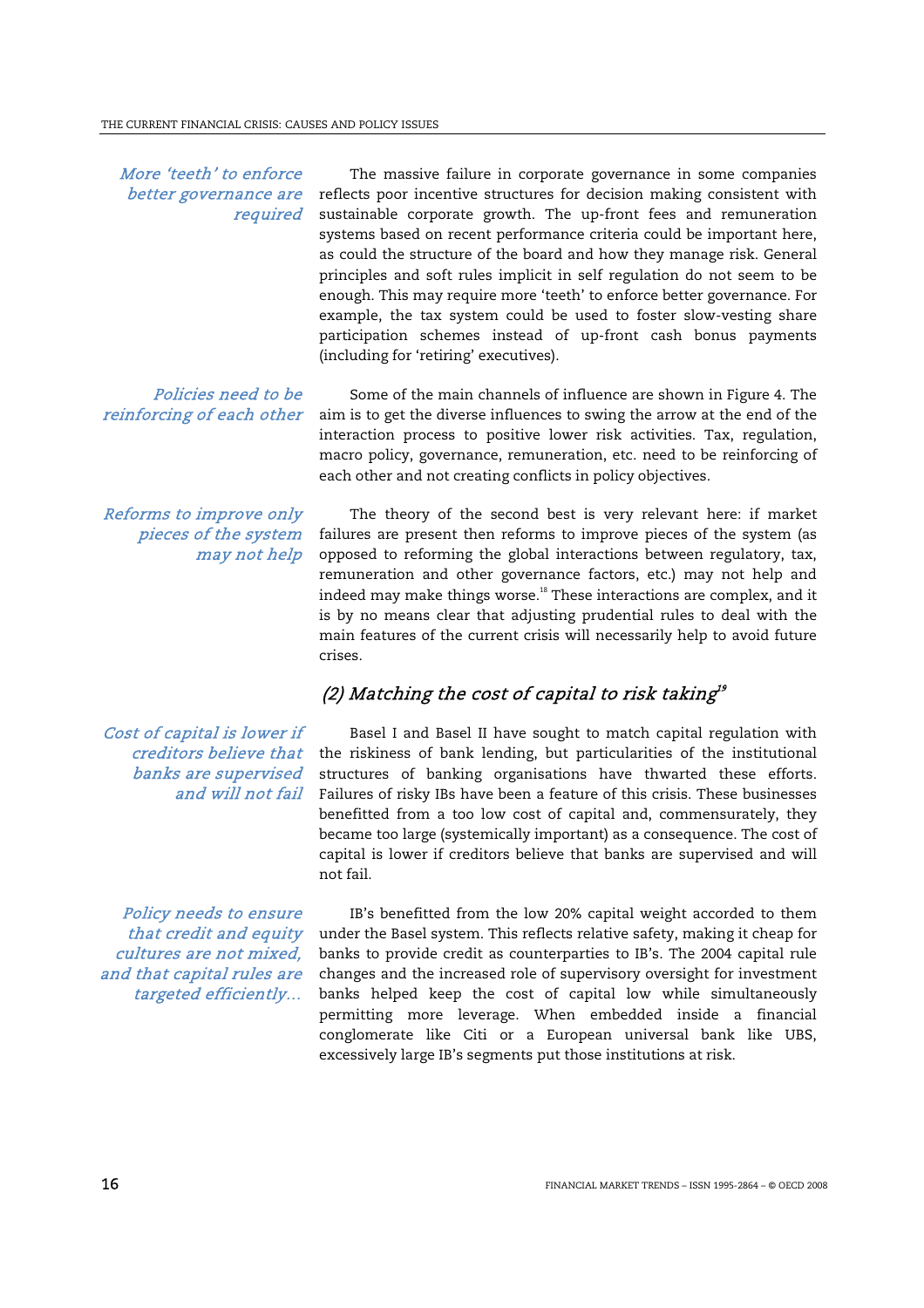THE CURRENT FINANCIAL CRISIS: CAUSES AND POLICY ISSUES THE CURRENT FINANCIAL CRISIS: CAUSES AND POLICY ISSUES



FINANCIAL MARKET TRENDS – ISSN 1995-2864 - © OECD 2008  $\sim$  OCCD 2008 1995-2864 - © OECD 2008 FINANCIAL MARKET TRENDS - ISSN 1995-2864 - @ OECD 2008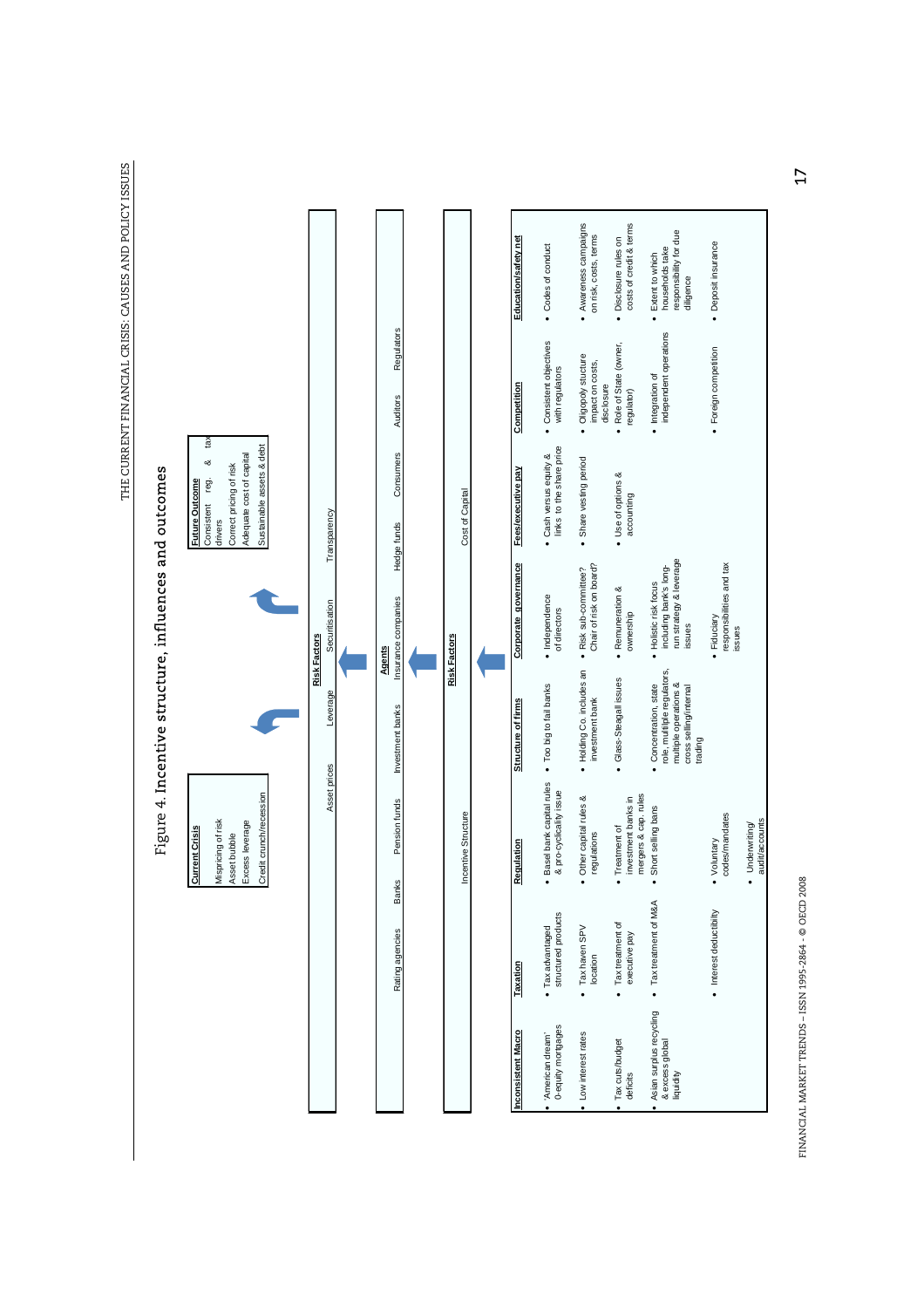Future policy needs to ensure that credit and equity cultures are not mixed, and that the capital rules that apply to these risky businesses are targeted efficiently to them and the cost of leverage is sufficiently high to ensure their size and risk taking activities are appropriately contained.

…either by narrowing the concept of a 'bank', separating consumer banks from IBs…

There are two basic choices for efficient targeting of the cost of capital and other supervision activities. First, one could regulate to ensure a narrower concept of a 'bank' that will be regulated closely and supported in crises, while allowing caveat emptor to apply in the highrisk sector (particularly IB-like activities). The idea that consumer banks and IB's make a good counter-cyclical combination (the consumer bank helps the IB in the crises periods and the IB helps the bank keep up in the boom) has been discredited by recent events. A 'bank' under this view would take (guaranteed) deposits, create private information and lend on its balance sheet, be strongly capitalised and have a decent liquidity buffer fully backed up by lender-of-last-resort (LOLR). This requires separation of the consumer bank from the IB in diversified financial institutions. IB's take on a lot of risk and their losses can eat up the capital of the group quickly. IB's in this first approach could sit outside the well-regulated fence, along with hedge funds and the like, where *caveat emptor* applies.

 Some at the conference argued that this structure might still not avoid major systemic problems in the future because banks inside the regulatory fence would still have counterparty relationships with IB's and other high-risk firms outside the fence – pulling them back though it as it were. But the quantum of risk opportunities that need to be taken is not given and independent of the cost of capital.

 Banks would get into counterparty relationships with higher-risk financial firms – but with very clear capital rules (up to full cover where necessary), protecting bank solvency. IB's would (and should) face a much higher cost of capital compared to the status quo. In particular, IB's would no longer be able to take advantage of the diversified banks' treasury operation (and 'regulated' status) raising low-cost external capital to allocate to high-risk internal deals. Fewer deals would meet internal rate of return requirements, and leverage and systemic risk will be commensurately smaller – as would the size and (undue) influence of the financial sector on the economy. Even so, some at the conference argued that it is too late to try to turn the clock back, and current policy in the crisis needs to combine stronger and weaker institutions which can't be undone later on.

…or by working with non operating holding company structures

A second less radical approach is to work with non operating holding company structures (NOHC's). This separates a financial conglomerate into its constituent parts: consumer banking, investment banking, wealth management, etc. There are separate boards and strong firewalls between the subsidiary parts. Capital rules can be tailored to the riskiness of the activities of the subsidiaries, and in the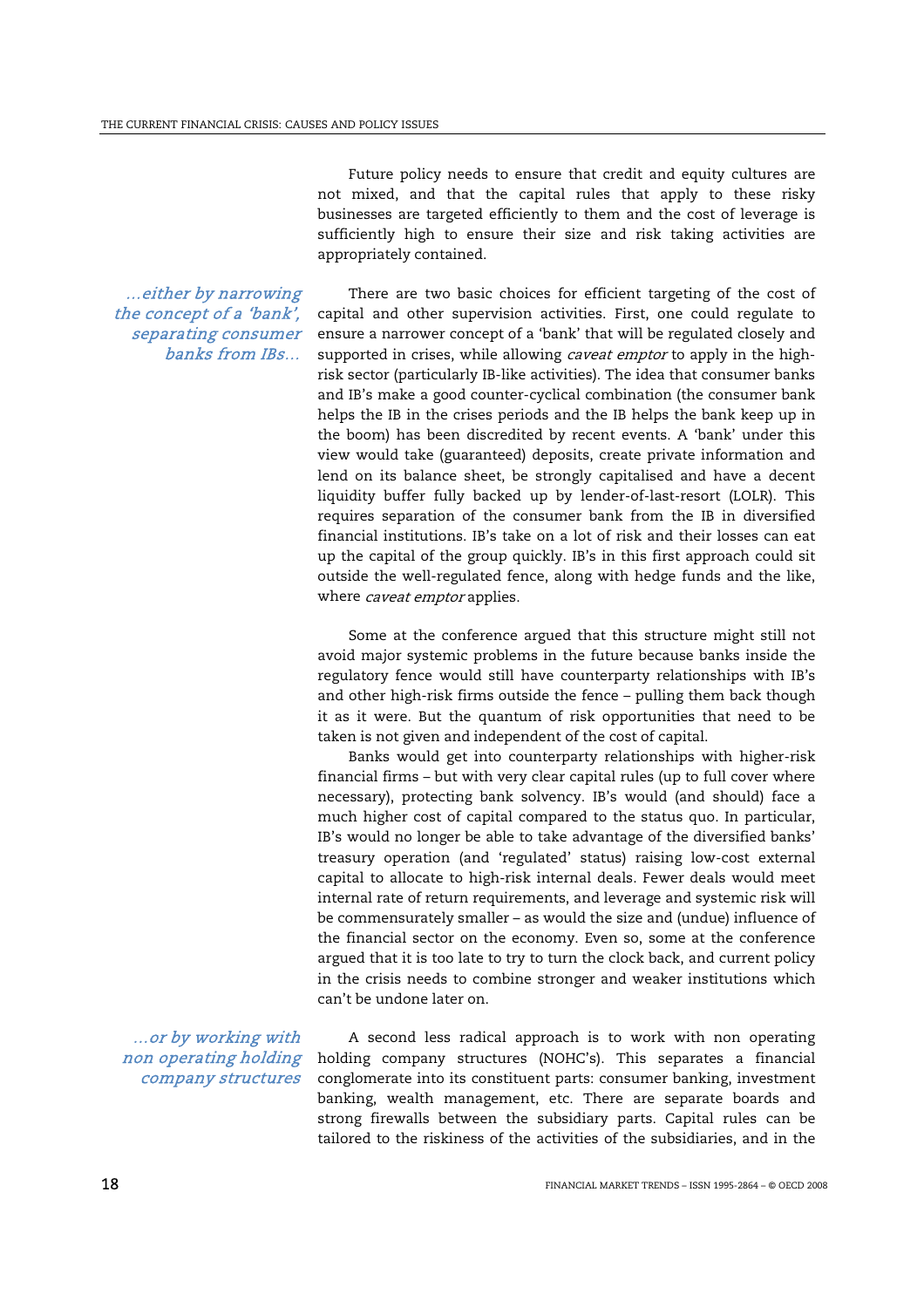event of a crisis any loss making subsidiary can be dealt with by supervisors without endangering the whole conglomerate. It is much easier to sell or liquidate a problematic IB securities trader, for example, if it is a subsidiary of the NOHC rather than the entity at the top of the tree. The NOHC structure is also much more transparent and it is much easier to limit intra-group exposures. The NOHC provides a more transparent and flexible structure for narrowly defined, deposit-taking banking that is superior to having the bank at the top of the group or having the bank as the group itself  $(i.e.$  as in universal banking in Europe). In short NOHC's would be easier to regulate.

The key point is that high-risk financial activities need to pay the correct market cost of capital…

...and as well to reform authorities

Public sector has taken on a much wider role in the crisis…

> … also as an insurer, investor and lender

The key general point is that high-risk financial activities need to pay the correct market cost of capital without distortions caused by the regulation and bank structure interface. UBS for example used its treasury operation to use the bank name to borrow cheaply on the capital market and then internally allocated cheap funds to high risk investment banking units.

the regulatory the above Fannie and Freddie analysis showed, multiple overlapping It is also important to reform the regulatory authorities as well. As regulations can cause confusion.

# (3) Exit strategy

The public sector has taken on a much wider role in the crisis, not only as an owner of financial companies through preference shares and warrants, but also as an insurer and lender. While these commitments have led to substantial expenditures, their potential scope is very large indeed. A partial summary of the measures includes:

- Insurer: The FDIC was charged with guaranteeing for 3 years new debt issues until 30 June 2009 (capped at 125% of the debt outstanding at 30 September 2008), potentially worth up to about USD 1500bn; and Non-interest bearing deposit accounts used in business working capital around USD 500bn. The Government is backing USD 306bn in Citi loans and securities; USD 29bn Bear Stearns assets; and USD 9bn Morgan Stanley. The Federal Reserve is guaranteeing Money Market funds of around USD 600bn. The Government is guaranteeing the USD 5.5tn Fannie and Freddie portfolio for up to USD 200bn losses.
	- Investor: the USD 700bn TARP. The Federal Reserve is the buyer of last resort for the USD 1.6tn Commercial Paper market. The Government will buy MBS from Fannie and Freddie (perhaps USD 600bn). The Government nationalised AIG for USD 53bn.
	- Lender: within the financial system the Term Auction Facility (TAF) and the Term Asset-Backed Loan Facility (TALF) (perhaps potentially in the USD 1-2tn range); swaps with foreign central banks.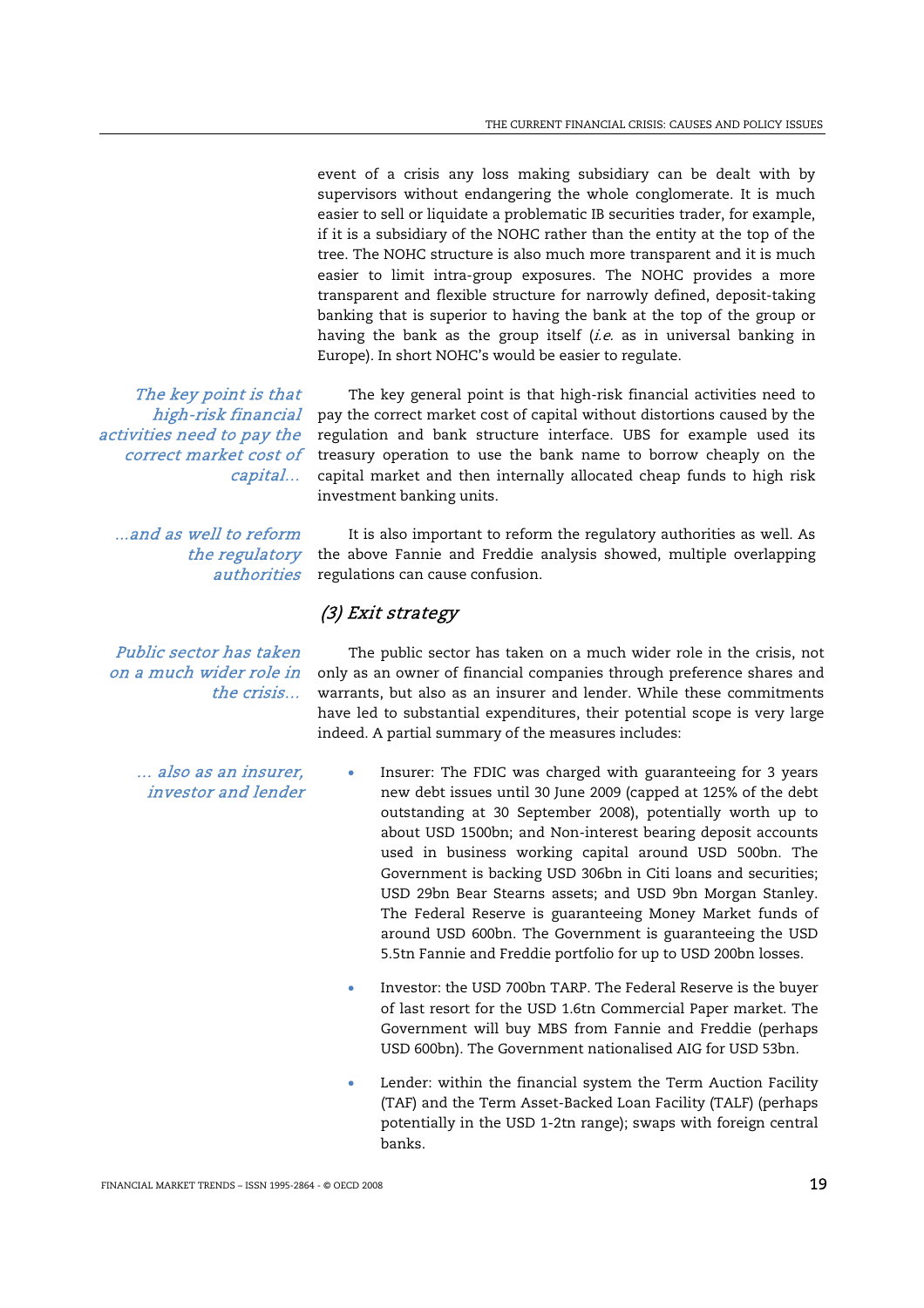It is important to exit from these emergency measures as soon as practicable

It is important to exit from these emergency measures as soon as practicable. When governments are owners of companies and/or guarantors of their assets and liabilities, they distort competition between companies within and between regions. With government support the cost of capital may become too low as investors believe recent actions demonstrate that support for capital, assets and deposit liabilities will always be there.

This process should follow OECD guidelines for state-owned enterprises

Some assets and debts will need to be sold back to the private sector in better times and hopefully for a profit for the taxpayer. This may require institutional arrangements involving public debt management offices and the creation of specialist bodies reminiscent of the RTC. This process may take some time, and while it does the government will need to use governance techniques that follow as closely as possible the OECD guidelines for state-owned enterprises to maintain level playing field conditions to the maximum extent possible.

#### Notes

- 1 Adrian Blundell-Wignall and Paul Atkinson (2008), "The Subprime Crisis: Causal Distortions and Regulatory Reform", in: Paul Bloxham and Christopher Kent, Lessons from the Financial Turmoil of 2007 and 2008, Proceedings of a Conference held at the H.C. Coombs Centre for Financial Studies, Kirribilli, on 14-15 July 2008; Reserve Bank of Australia; available at http://www.rba.gov.au/PublicationsAndResearch/Conferences/2008/Blundell-Wignall\_Atkinson.pdf.
- 2 Blundell-Wignall, A and P. Atkinson (2008), "The Sub-prime Crisis: Causal Distortions and Regulatory Reform", in Paul Bloxham and Christopher Kent, eds., Lessons from the Financial Turmoil of 2007 and 2008, Reserve Bank of Australia. This full paper published paper was circulated to the OECD Committee on Financial Markets meeting in November 2008.
- $\,3\,$  See The White House press release, President George W. Bush, "Increasing Affordable Housing and Expanding Home Ownership", 2 September 2004.
- 4 See for example the letter by Davis C. Bushnell, senior risk officer of Citigroup to the Federal Reserve, FDIC, Controller of the Currency and office of Thrift Supervision as late as the  $17<sup>th</sup>$  of March 2007 just before the crisis, arguing against leverage ratios requiring more capital and strongly supporting the push to Basel II.
- $^{\circ}$  In following up the discussion at the Reserve Bank Conference, one author used the term "gobsmacking" (meaning 'astonished') in one of two contributed articles published in the Australian Financial Review: See Adrian Blundell-Wignall "Why Does the Banking System Always Result in Turmoil Despite the Best Efforts of Regulators", Australian Financial Review, 8 September 2008.